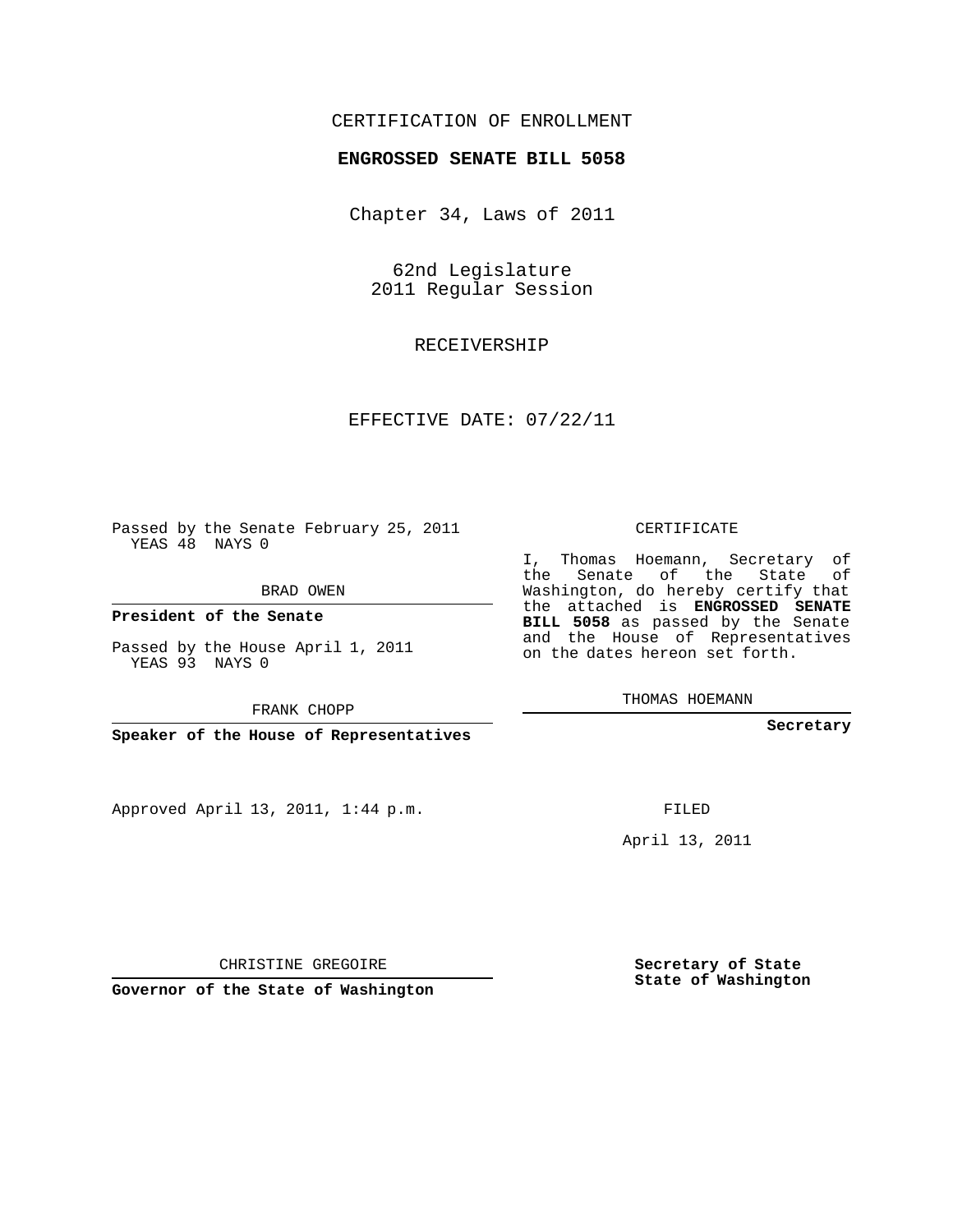## **ENGROSSED SENATE BILL 5058** \_\_\_\_\_\_\_\_\_\_\_\_\_\_\_\_\_\_\_\_\_\_\_\_\_\_\_\_\_\_\_\_\_\_\_\_\_\_\_\_\_\_\_\_\_

\_\_\_\_\_\_\_\_\_\_\_\_\_\_\_\_\_\_\_\_\_\_\_\_\_\_\_\_\_\_\_\_\_\_\_\_\_\_\_\_\_\_\_\_\_

Passed Legislature - 2011 Regular Session

**State of Washington 62nd Legislature 2011 Regular Session By** Senators Pflug, Kline, and Harper; by request of Washington State Bar Association

Read first time 01/12/11. Referred to Committee on Judiciary.

 AN ACT Relating to receivership; and amending RCW 7.60.025, 7.60.055, 7.60.090, 7.60.110, 7.60.130, 7.60.190, 7.60.200, 7.60.230, and 7.60.260.

BE IT ENACTED BY THE LEGISLATURE OF THE STATE OF WASHINGTON:

 **Sec. 1.** RCW 7.60.025 and 2010 c 212 s 4 are each amended to read as follows:

 (1) A receiver may be appointed by the superior court of this state in the following instances, but except in any case in which a receiver's appointment is expressly required by statute, or any case in which a receiver's appointment is sought by a state agent whose authority to seek the appointment of a receiver is expressly conferred by statute, or any case in which a receiver's appointment with respect to real property is sought under (b)(ii) of this subsection, a receiver shall be appointed only if the court additionally determines that the appointment of a receiver is reasonably necessary and that other available remedies either are not available or are inadequate:

 (a) On application of any party, when the party is determined to have a probable right to or interest in property that is a subject of the action and in the possession of an adverse party, or when the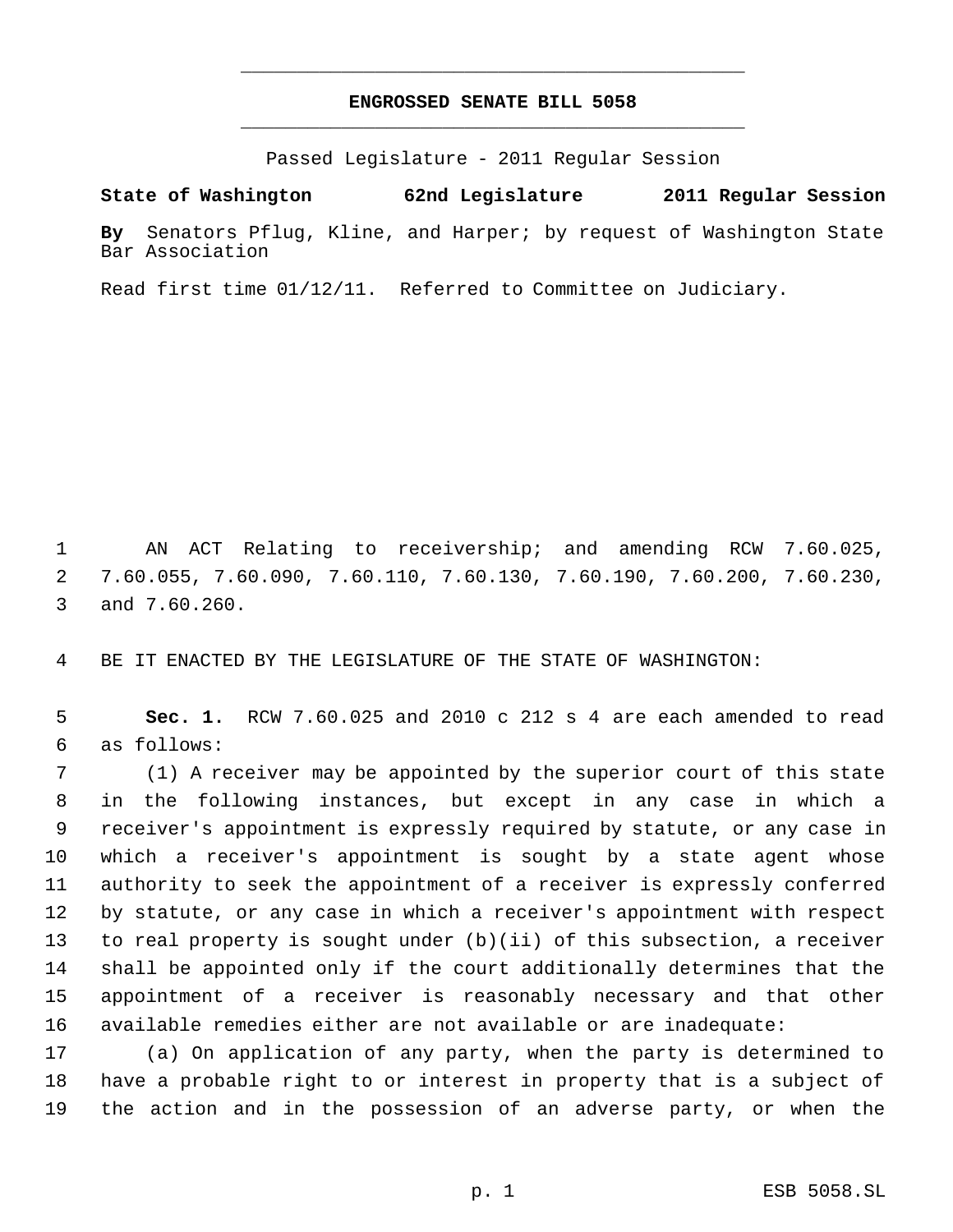property or its revenue-producing potential is in danger of being lost or materially injured or impaired. A receiver may be appointed under this subsection (1)(a) whether or not the application for appointment of a receiver is combined with, or is ancillary to, an action seeking a money judgment or other relief;

 (b) Provisionally, ((during the pendency)) after commencement of any judicial action or nonjudicial proceeding to foreclose upon any lien against or for forfeiture of any interest in real or personal 9 property, ((<del>or after notice of a trustee's sale has been given under</del> RCW 61.24.040, or after notice of forfeiture has been given under RCW  $61.30.040<sub>7</sub>$ ) on application of any person, when the interest in the 12 property that is the subject of ((foreclosure or forfeiture)) such an 13 action or proceeding of the person seeking the receiver's appointment is determined to be probable and either:

 (i) The property or its revenue-producing potential is in danger of being lost or materially injured or impaired; or

 (ii) The appointment of a receiver with respect to the real or 18 personal property that is the subject of the action( $\sqrt{ }$ , the notice of 19 trustee's sale or notice of forfeiture)) or proceeding is provided for by agreement or is reasonably necessary to effectuate or enforce an 21 assignment of rents or other revenues from the property. For purposes of this subsection (1)(b), a judicial action is commenced as provided 23 in superior court civil rule 3(a), a nonjudicial proceeding is commenced under chapter 61.24 RCW upon the service of notice of default 25 described in RCW 61.24.030(8), and a proceeding for forfeiture is commenced under chapter 61.30 RCW upon the recording of the notice of 27 intent to forfeit described in RCW 61.30.060;

28 (c) After judgment, in order to give effect to the judgment;

 (d) To dispose of property according to provisions of a judgment dealing with its disposition;

 (e) To the extent that property is not exempt from execution, at the instance of a judgment creditor either before or after the issuance 33 of any execution, to preserve or protect it, or prevent its transfer;

 (f) If and to the extent that property is subject to execution to satisfy a judgment, to preserve the property during the pendency of an appeal, or when an execution has been returned unsatisfied, or when an order requiring a judgment debtor to appear for proceedings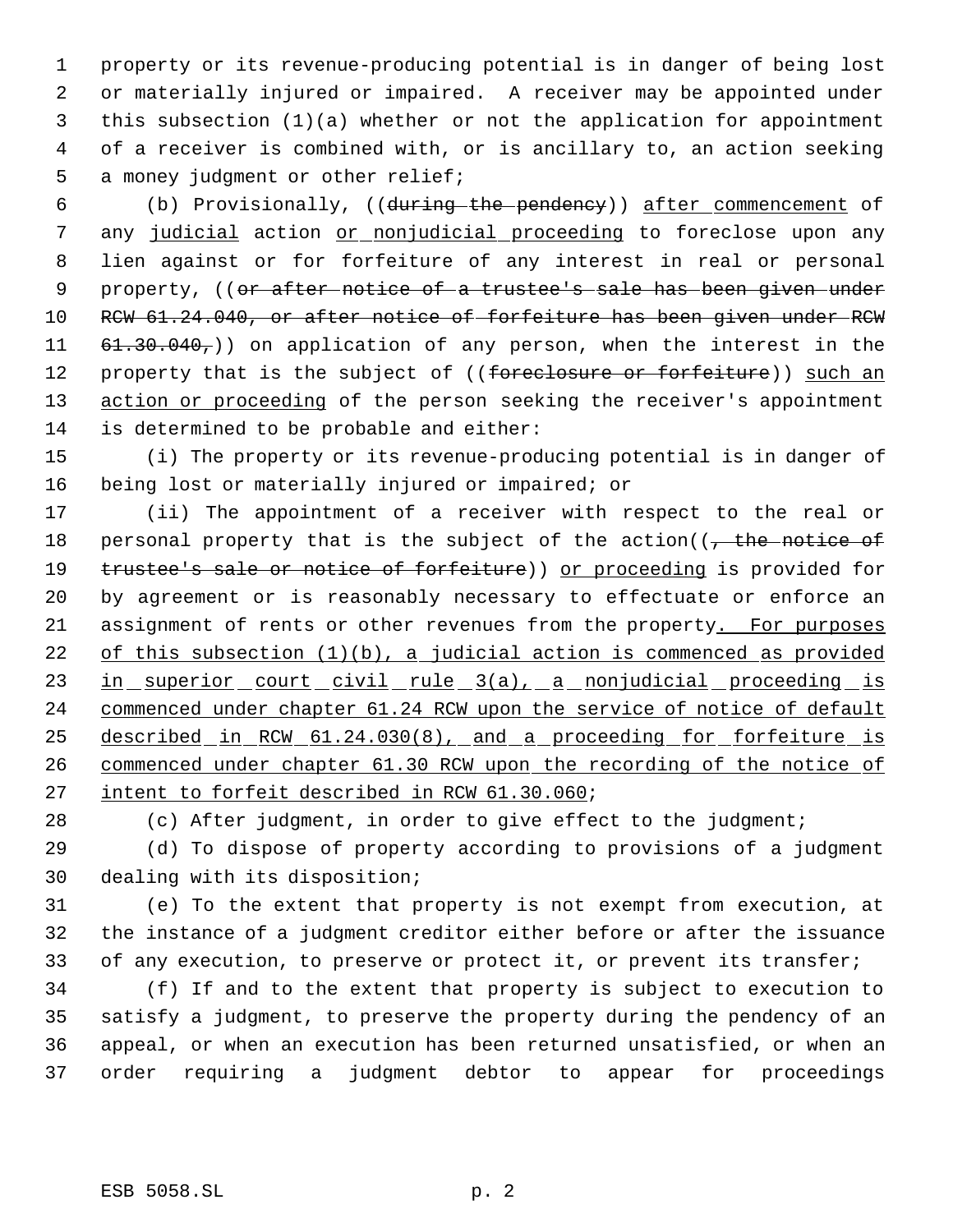supplemental to judgment has been issued and the judgment debtor fails to submit to examination as ordered;

 (g) Upon an attachment of real or personal property when the property attached is of a perishable nature or is otherwise in danger of waste, impairment, or destruction, or where the abandoned property's owner has absconded with, secreted, or abandoned the property, and it is necessary to collect, conserve, manage, control, or protect it, or to dispose of it promptly, or when the court determines that the nature of the property or the exigency of the case otherwise provides cause 10 for the appointment of a receiver;

 (h) In an action by a transferor of real or personal property to avoid or rescind the transfer on the basis of fraud, or in an action to 13 subject property or a fund to the payment of a debt;

 (i) In an action against any person who is not an individual if the object of the action is the dissolution of that person, or if that person has been dissolved, or if that person is insolvent or is not generally paying the person's debts as those debts become due unless they are the subject of bona fide dispute, or if that person is in imminent danger of insolvency;

 (j) In accordance with RCW 7.08.030 (4) and (6), in cases in which a general assignment for the benefit of creditors has been made;

(k) In quo warranto proceedings under chapter 7.56 RCW;

(l) As provided under RCW 11.64.022;

 (m) In an action by the department of licensing under RCW 18.35.220(3) with respect to persons engaged in the business of dispensing of hearing aids, RCW 18.85.430 in the case of persons engaged in the business of a real estate broker, associate real estate broker, or real estate salesperson, or RCW 19.105.470 with respect to persons engaged in the business of camping resorts;

 (n) In an action under RCW 18.44.470 or 18.44.490 in the case of persons engaged in the business of escrow agents;

 (o) Upon a petition with respect to a nursing home in accordance with and subject to receivership provisions under chapter 18.51 RCW;

 (p) Under RCW 19.40.071(3), in connection with a proceeding for relief with respect to a transfer fraudulent as to a creditor or creditors;

(q) Under RCW 19.100.210(1), in an action by the attorney general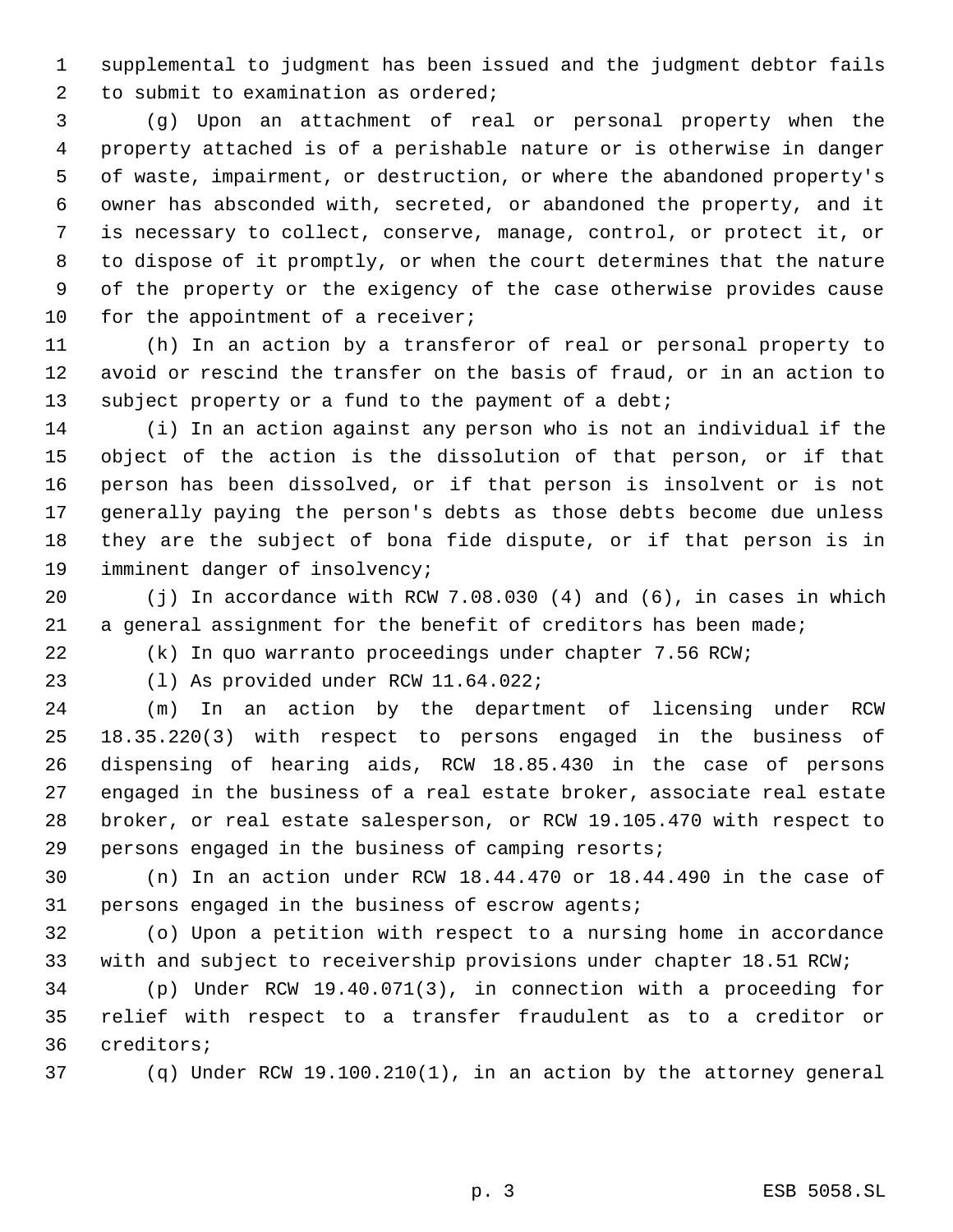or director of financial institutions to restrain any actual or 2 threatened violation of the franchise investment protection act;

 (r) In an action by the attorney general or by a prosecuting attorney under RCW 19.110.160 with respect to a seller of business opportunities;

 (s) In an action by the director of financial institutions under RCW 21.20.390 in cases involving actual or threatened violations of the securities act of Washington or under RCW 21.30.120 in cases involving actual or threatened violations of chapter 21.30 RCW with respect to certain businesses and transactions involving commodities;

 (t) In an action for or relating to dissolution of a business corporation under RCW 23B.14.065, 23B.14.300, 23B.14.310, or 23B.14.320, for dissolution of a nonprofit corporation under RCW 24.03.271, for dissolution of a mutual corporation under RCW 24.06.305, or in any other action for the dissolution or winding up of any other entity provided for by Title 23, 23B, 24, or 25 RCW;

 (u) In any action in which the dissolution of any public or private entity is sought, in any action involving any dispute with respect to the ownership or governance of such an entity, or upon the application of a person having an interest in such an entity when the appointment is reasonably necessary to protect the property of the entity or its business or other interests;

 (v) Under RCW 25.05.215, in aid of a charging order with respect to a partner's interest in a partnership;

 (w) Under and subject to RCW 30.44.100, 30.44.270, and 30.56.030, in the case of a bank or trust company or, under and subject to RCW 32.24.070 through 32.24.090, in the case of a mutual savings bank;

 (x) Under and subject to RCW 31.12.637 and 31.12.671 through 31.12.724, in the case of credit unions;

 (y) Upon the application of the director of financial institutions under RCW 31.35.090 in actions to enforce chapter 31.35 RCW applicable to agricultural lenders, under RCW 31.40.120 in actions to enforce chapter 31.40 RCW applicable to entities engaged in federally guaranteed small business loans, under RCW 31.45.160 in actions to enforce chapter 31.45 RCW applicable to persons licensed as check cashers or check sellers, or under RCW 19.230.230 in actions to enforce chapter 19.230 RCW applicable to persons licensed under the uniform money services act;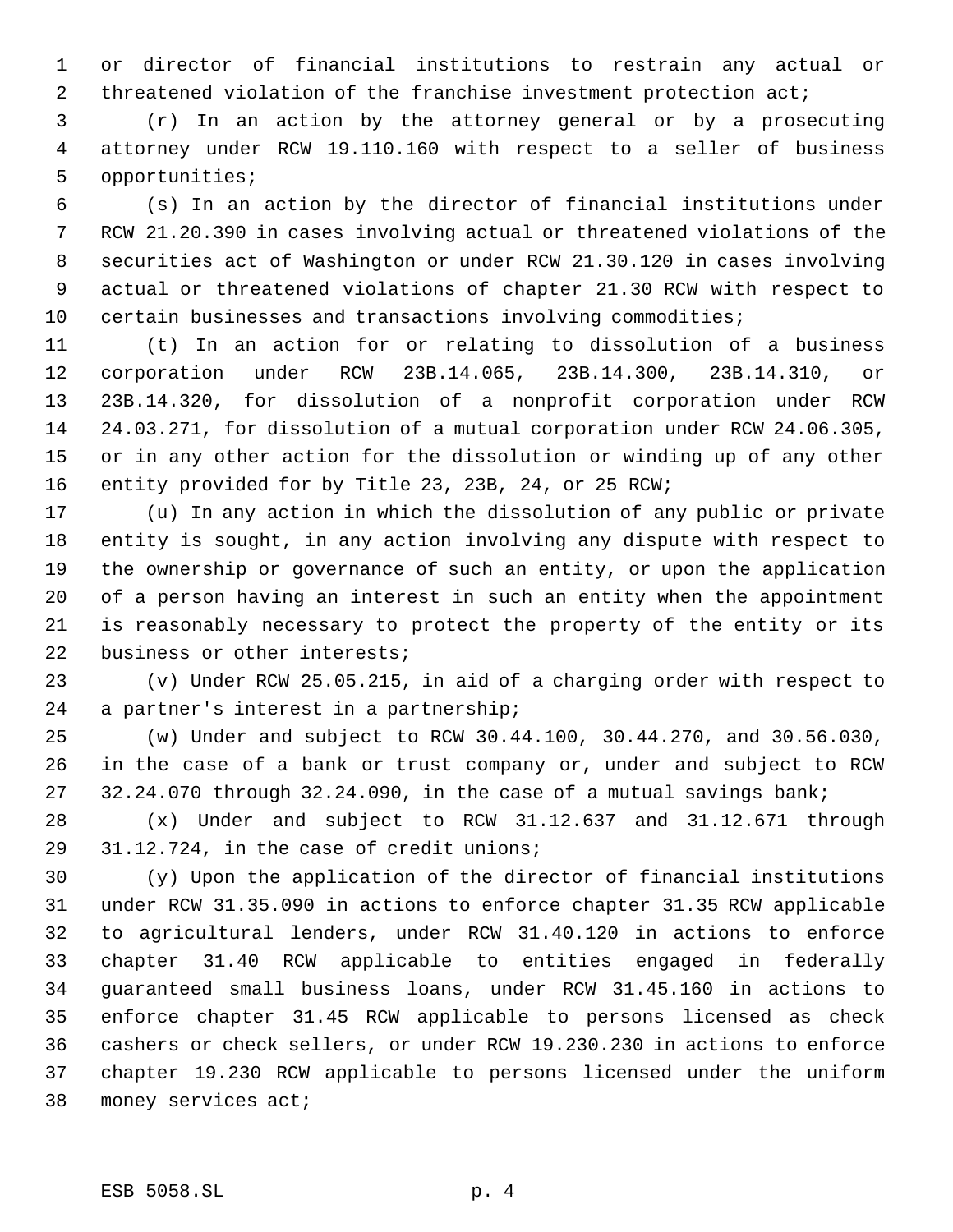(z) Under RCW 35.82.090 or 35.82.180, with respect to a housing project;

 (aa) Under RCW 39.84.160 or 43.180.360, in proceedings to enforce rights under any revenue bonds issued for the purpose of financing industrial development facilities or bonds of the Washington state housing finance commission, or any financing document securing any such bonds;

 (bb) Under and subject to RCW 43.70.195, in an action by the secretary of health or by a local health officer with respect to a public water system;

 (cc) As contemplated by RCW 61.24.030, with respect to real property that is the subject of nonjudicial foreclosure proceedings under chapter 61.24 RCW;

 (dd) As contemplated by RCW 61.30.030(3), with respect to real property that is the subject of judicial or nonjudicial forfeiture proceedings under chapter 61.30 RCW;

17 (((ee) Under RCW 64.32.200(2), in an action to foreclose upon a 18 lien for common expenses against a dwelling unit subject to the 19 horizontal property regimes act, chapter 64.32 RCW;

 $(ff)-\text{Under}-RCW-64.34.364(10), -\text{in-an-action}$  -  $\text{a}$  -  $\text{unit}-\text{owners}$ '  $\alpha$ ssociation  $-\epsilon$ o  $-\epsilon$ oreclose  $-\alpha$   $-\epsilon$ ien  $-\epsilon$ or  $-\epsilon$ nonpayment  $-\epsilon$ f  $-\epsilon$ delinquent 22 assessments against condominium units;)) (ee) Under RCW  $64.32.200(2)$ , 23 in an action or proceeding commenced under chapter 61.12 or 61.24 RCW to foreclose upon a lien for common expenses against a dwelling unit subject to the horizontal property regimes act, chapter 64.32 RCW. For 26 purposes of this subsection  $(1)(ee)$ , a judicial action is commenced as provided in superior court civil rule 3(a) and a nonjudicial proceeding 28 is commenced under chapter 61.24 RCW upon the service of notice of default described in RCW 61.24.030(8);

 (ff) Under RCW 64.34.364(10), in an action or proceeding commenced under chapter 61.12 or 61.24 RCW by a unit owners' association to foreclose a lien for nonpayment of delinquent assessments against condominium units. For purposes of this subsection 1(ff), a judicial action is commenced as provided in superior court civil rule (3)(a) and a nonjudicial proceeding is commenced under chapter 61.24 RCW upon the service of notice of default described in RCW 61.24.030(8);

(gg) Upon application of the attorney general under RCW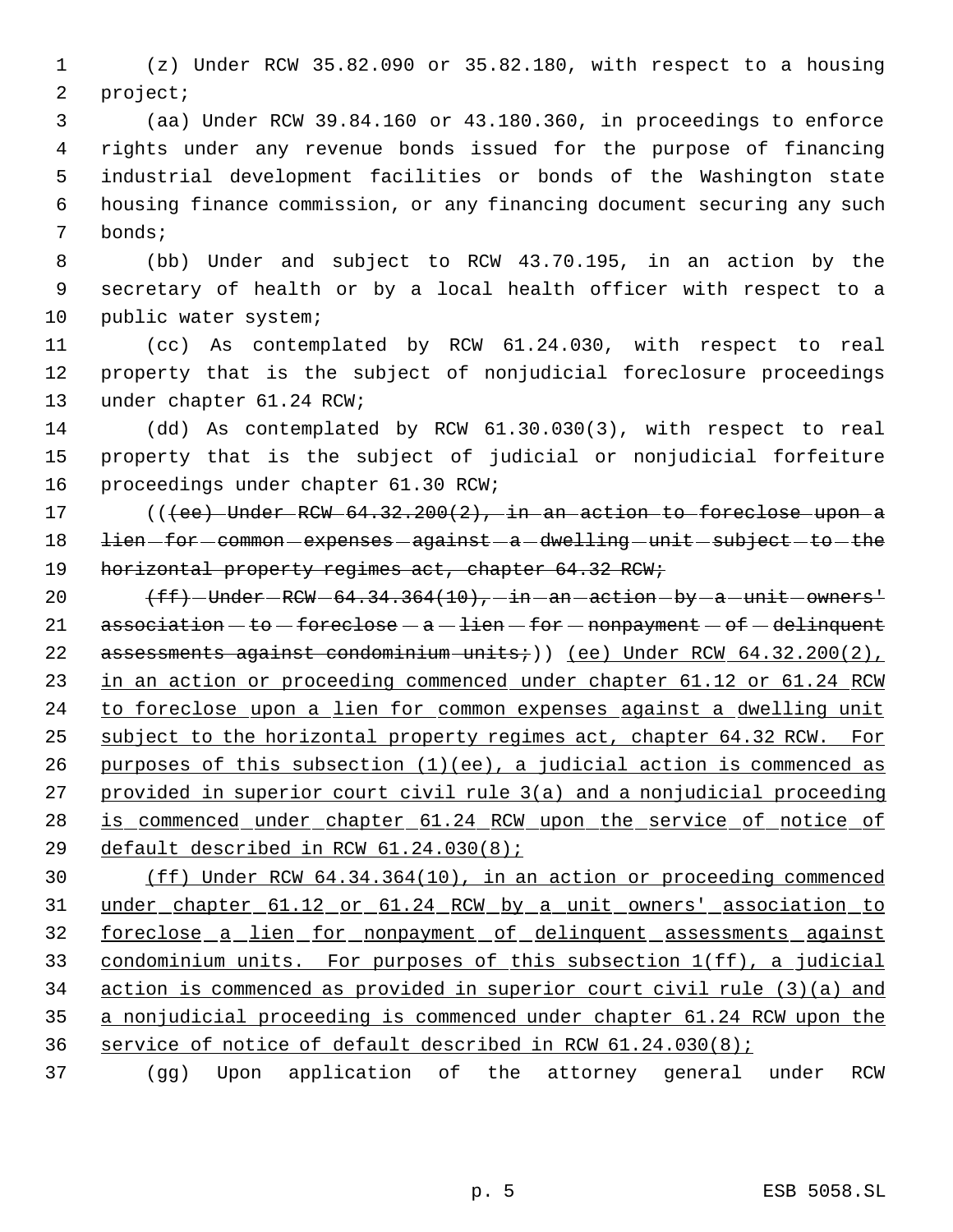64.36.220(3), in aid of any writ or order restraining or enjoining violations of chapter 64.36 RCW applicable to timeshares;

 (hh) Under RCW 70.95A.050(3), in aid of the enforcement of payment or performance of municipal bonds issued with respect to facilities used to abate, control, or prevent pollution;

 (ii) Upon the application of the department of social and health services under RCW 74.42.580, in cases involving nursing homes;

 (jj) Upon the application of the utilities and transportation commission under RCW 80.28.040, with respect to a water company that has failed to comply with an order of such commission within the time deadline specified therein;

 (kk) Under RCW 87.56.065, in connection with the dissolution of an irrigation district;

 (ll) Upon application of the attorney general or the department of licensing, in any proceeding that either of them are authorized by statute to bring to enforce Title 18 or 19 RCW; the securities act of Washington, chapter 21.20 RCW; the Washington commodities act, chapter 21.30 RCW; the land development act, chapter 58.19 RCW; or under 19 chapter 64.36 RCW relating to the regulation of timeshares;

 (mm) Upon application of the director of financial institutions in any proceeding that the director of financial institutions is authorized to bring to enforce chapters 31.35, 31.40, and 31.45 RCW; or

 (nn) In such other cases as may be provided for by law, or when, in the discretion of the court, it may be necessary to secure ample justice to the parties.

 (2) The superior courts of this state shall appoint as receiver of property located in this state a person who has been appointed by a federal or state court located elsewhere as receiver with respect to the property specifically or with respect to the owner's property generally, upon the application of the person or of any party to that foreign proceeding, and following the appointment shall give effect to orders, judgments, and decrees of the foreign court affecting the property in this state held by the receiver, unless the court determines that to do so would be manifestly unjust or inequitable. The venue of such a proceeding may be any county in which the person resides or maintains any office, or any county in which any property over which the receiver is to be appointed is located at the time the proceeding is commenced.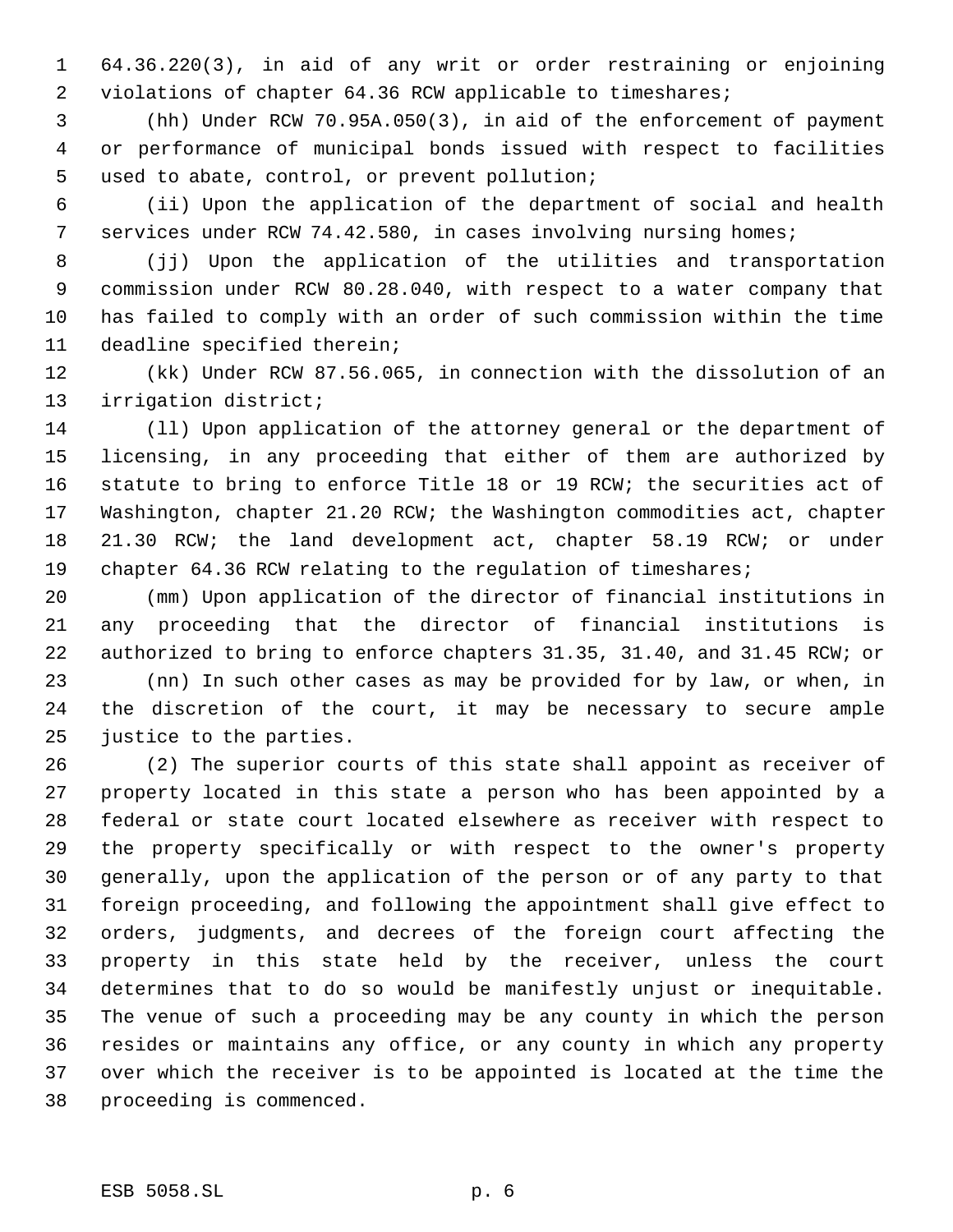(3) At least seven days' notice of any application for the appointment of a receiver shall be given to the owner of property to be subject thereto and to all other parties in the action, and to other parties in interest as the court may require. If any execution by a judgment creditor under Title 6 RCW or any application by a judgment creditor for the appointment of a receiver, with respect to property over which the receiver's appointment is sought, is pending in any other action at the time the application is made, then notice of the application for the receiver's appointment also shall be given to the judgment creditor in the other action. The court may shorten or expand the period for notice of an application for the appointment of a receiver upon good cause shown.

 (4) The order appointing a receiver in all cases shall reasonably describe the property over which the receiver is to take charge, by category, individual items, or both if the receiver is to take charge of less than all of the owner's property. If the order appointing a receiver does not expressly limit the receiver's authority to designated property or categories of property of the owner, the receiver is a general receiver with the authority to take charge over all of the owner's property, wherever located.

 (5) The court may condition the appointment of a receiver upon the giving of security by the person seeking the receiver's appointment, in such amount as the court may specify, for the payment of costs and damages incurred or suffered by any person should it later be determined that the appointment of the receiver was wrongfully obtained.

 **Sec. 2.** RCW 7.60.055 and 2004 c 165 s 7 are each amended to read as follows:

29 (1) Except as otherwise provided for by this chapter, the court in all cases has exclusive authority over the receiver, and the exclusive possession and right of control with respect to all real property and all tangible and intangible personal property with respect to which the receiver is appointed, wherever located, and the exclusive jurisdiction to determine all controversies relating to the collection, preservation, application, and distribution of all the property, and all claims against the receiver arising out of the exercise of the receiver's powers or the performance of the receiver's duties.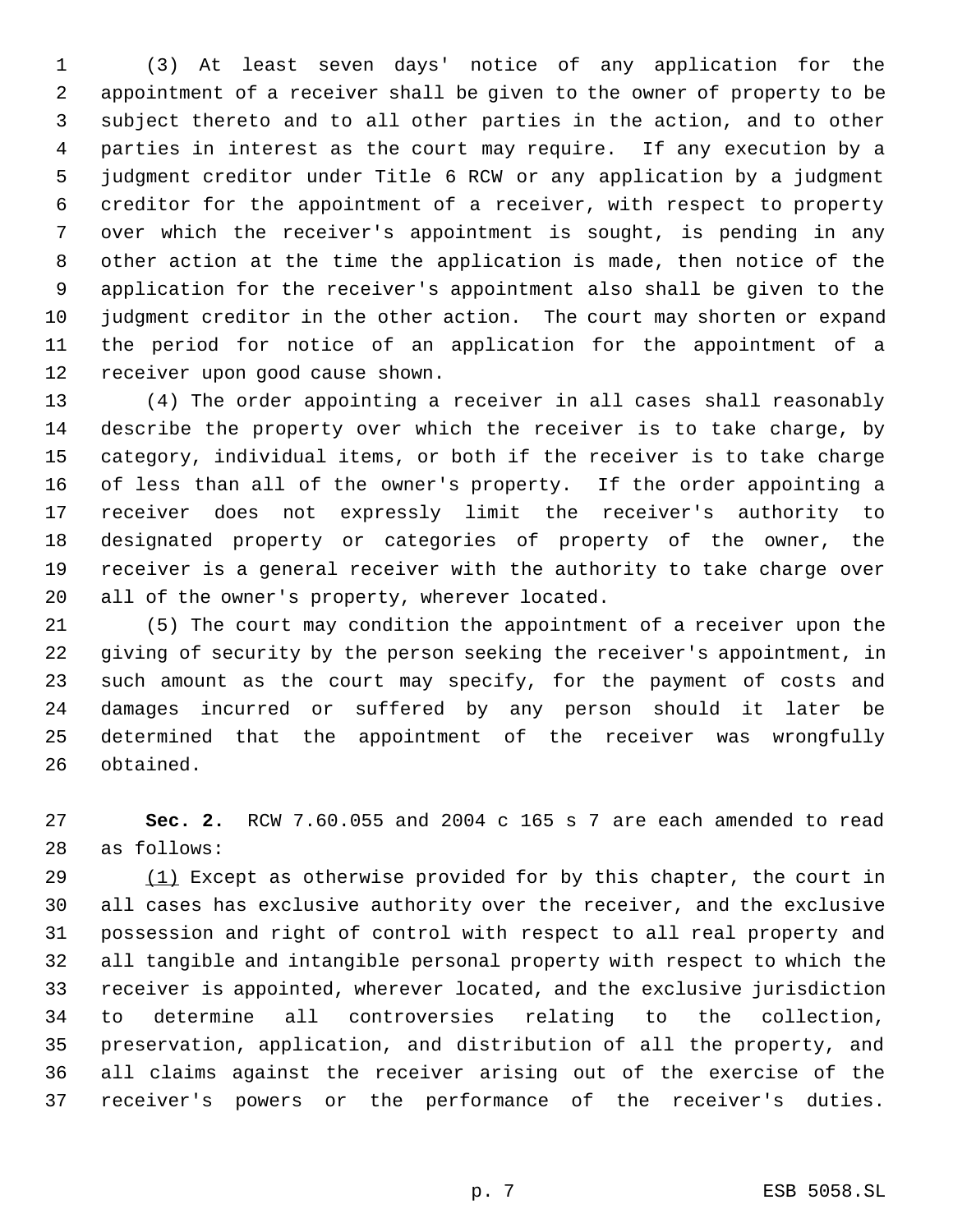However, the court does not have exclusive jurisdiction over actions in which a state agency is a party and in which a statute expressly vests jurisdiction or venue elsewhere.

 (2) For good cause shown, the court has the power to shorten or expand the time frames specified in this chapter.

 **Sec. 3.** RCW 7.60.090 and 2004 c 165 s 11 are each amended to read as follows:

 (1) In the event of a general assignment of property for the benefit of creditors under chapter 7.08 RCW, the assignment shall have 10 annexed as schedule ( $(\overline{+A}+)$ ) A a true list of all of the person's known creditors, their mailing addresses, the amount and nature of their claims, and whether their claims are disputed; and as schedule B a true list of all property of the estate, including the estimated liquidation value and location of the property and, if real property, a legal description thereof, as of the date of the assignment.

16 (2) In all other cases, within ((twenty)) thirty-five days after the date of appointment of a general receiver, the receiver shall file as schedule A a true list of all of the known creditors and applicable regulatory and taxing agencies of the person over whose assets the receiver is appointed, their mailing addresses, the amount and nature of their claims, and whether their claims are disputed; and as schedule B a true list of all property of the estate identifiable by the receiver, including the estimated liquidation value and location of the property and, if real property, a legal description thereof, as of the date of appointment of the receiver.

(3) The schedules must be in substantially the following forms:

SCHEDULE A--CREDITOR LIST

28 1. List all creditors having security interests or liens, showing: 29 Name Address Amount Collateral Whether or not disputed 2. List all wages, salaries, commissions, or contributions to an employee benefit plan owed, showing: 31 Name Address Amount Whether or not disputed 3. List all consumer deposits owed, showing: Name Address Amount Whether or not disputed

4. List all taxes owed, showing: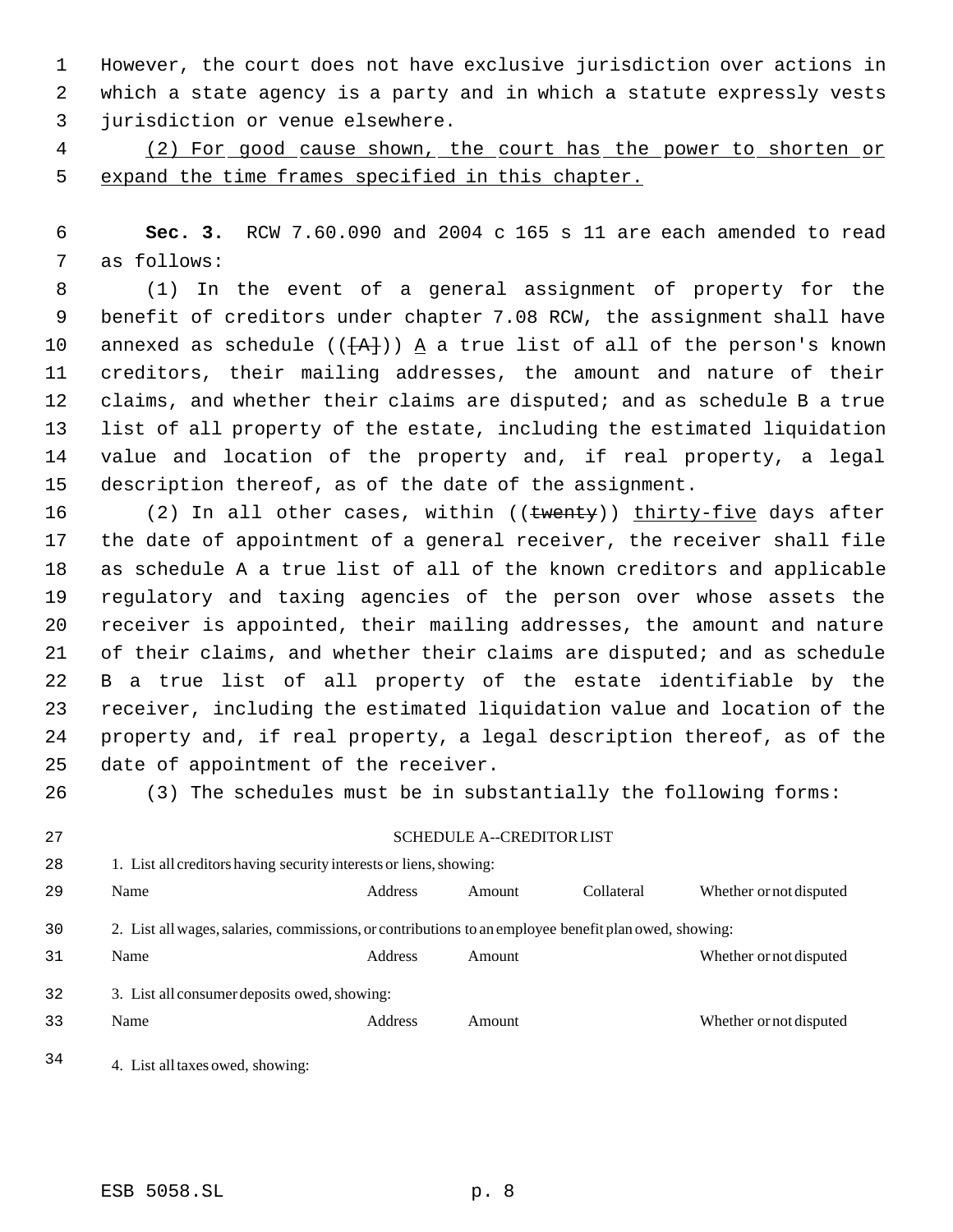| 1  | Name                                                                              |                                                                                                            | Address | Amount                       | Whether or not disputed                                                                                           |  |  |  |
|----|-----------------------------------------------------------------------------------|------------------------------------------------------------------------------------------------------------|---------|------------------------------|-------------------------------------------------------------------------------------------------------------------|--|--|--|
| 2  |                                                                                   | 5. List all unsecured claims, showing:                                                                     |         |                              |                                                                                                                   |  |  |  |
| 3  | Name                                                                              |                                                                                                            | Address | Amount                       | Whether or not disputed                                                                                           |  |  |  |
| 4  | 6. List all owners or shareholders, showing:                                      |                                                                                                            |         |                              |                                                                                                                   |  |  |  |
| 5  | Name                                                                              |                                                                                                            | Address | Percentage of Ownership      |                                                                                                                   |  |  |  |
| 6  |                                                                                   | 7. List all applicable regulatory agencies, showing:                                                       |         |                              |                                                                                                                   |  |  |  |
| 7  | Name                                                                              |                                                                                                            | Address |                              |                                                                                                                   |  |  |  |
| 8  |                                                                                   |                                                                                                            |         | SCHEDULE B--LIST OF PROPERTY |                                                                                                                   |  |  |  |
| 9  |                                                                                   | List each category of property and for each give approximate value obtainable for the asset on the date of |         |                              |                                                                                                                   |  |  |  |
| 10 | assignment/appointment of the receiver, and address where asset is located.       |                                                                                                            |         |                              |                                                                                                                   |  |  |  |
| 11 |                                                                                   |                                                                                                            |         |                              |                                                                                                                   |  |  |  |
|    |                                                                                   | I. Nonexempt Property                                                                                      |         | Description                  |                                                                                                                   |  |  |  |
| 12 |                                                                                   |                                                                                                            |         | and Location                 | Liquidation Value on Date of<br>Assignment/Appointment of Receiver                                                |  |  |  |
| 13 |                                                                                   |                                                                                                            |         |                              |                                                                                                                   |  |  |  |
| 14 | 1.                                                                                | Legal Description and street                                                                               |         |                              |                                                                                                                   |  |  |  |
| 15 |                                                                                   | address of real property,                                                                                  |         |                              |                                                                                                                   |  |  |  |
| 16 |                                                                                   | including leasehold interests:                                                                             |         |                              |                                                                                                                   |  |  |  |
| 17 | 2.                                                                                | Fixtures:                                                                                                  |         |                              |                                                                                                                   |  |  |  |
| 18 | 3.                                                                                | Cash and bank accounts:                                                                                    |         |                              |                                                                                                                   |  |  |  |
| 19 | 4.                                                                                | Inventory:                                                                                                 |         |                              |                                                                                                                   |  |  |  |
| 20 | 5.                                                                                | Accounts receivable:                                                                                       |         |                              |                                                                                                                   |  |  |  |
| 21 | 6.                                                                                | Equipment:                                                                                                 |         |                              |                                                                                                                   |  |  |  |
| 22 | 7.                                                                                | Prepaid expenses, including                                                                                |         |                              |                                                                                                                   |  |  |  |
| 23 |                                                                                   | deposits, insurance, rents, and                                                                            |         |                              |                                                                                                                   |  |  |  |
| 24 |                                                                                   | utilities:                                                                                                 |         |                              |                                                                                                                   |  |  |  |
| 25 | 8.                                                                                | Other, including loans to third                                                                            |         |                              |                                                                                                                   |  |  |  |
| 26 |                                                                                   | parties, claims, and choses in                                                                             |         |                              |                                                                                                                   |  |  |  |
| 27 |                                                                                   | action:                                                                                                    |         |                              |                                                                                                                   |  |  |  |
| 28 |                                                                                   | II. Exempt Property                                                                                        |         |                              |                                                                                                                   |  |  |  |
| 29 |                                                                                   |                                                                                                            |         | Description                  | Liquidation Value on Date of                                                                                      |  |  |  |
| 30 |                                                                                   |                                                                                                            |         | and Location                 | Assignment/Appointment of Receiver                                                                                |  |  |  |
| 31 |                                                                                   |                                                                                                            |         |                              |                                                                                                                   |  |  |  |
| 32 |                                                                                   |                                                                                                            |         |                              | I DECLARE under penalty of perjury under the laws of the state of Washington that the foregoing is true, correct, |  |  |  |
| 33 | and complete to the best of my knowledge. DATED this day of  ,  , at   , state of |                                                                                                            |         |                              |                                                                                                                   |  |  |  |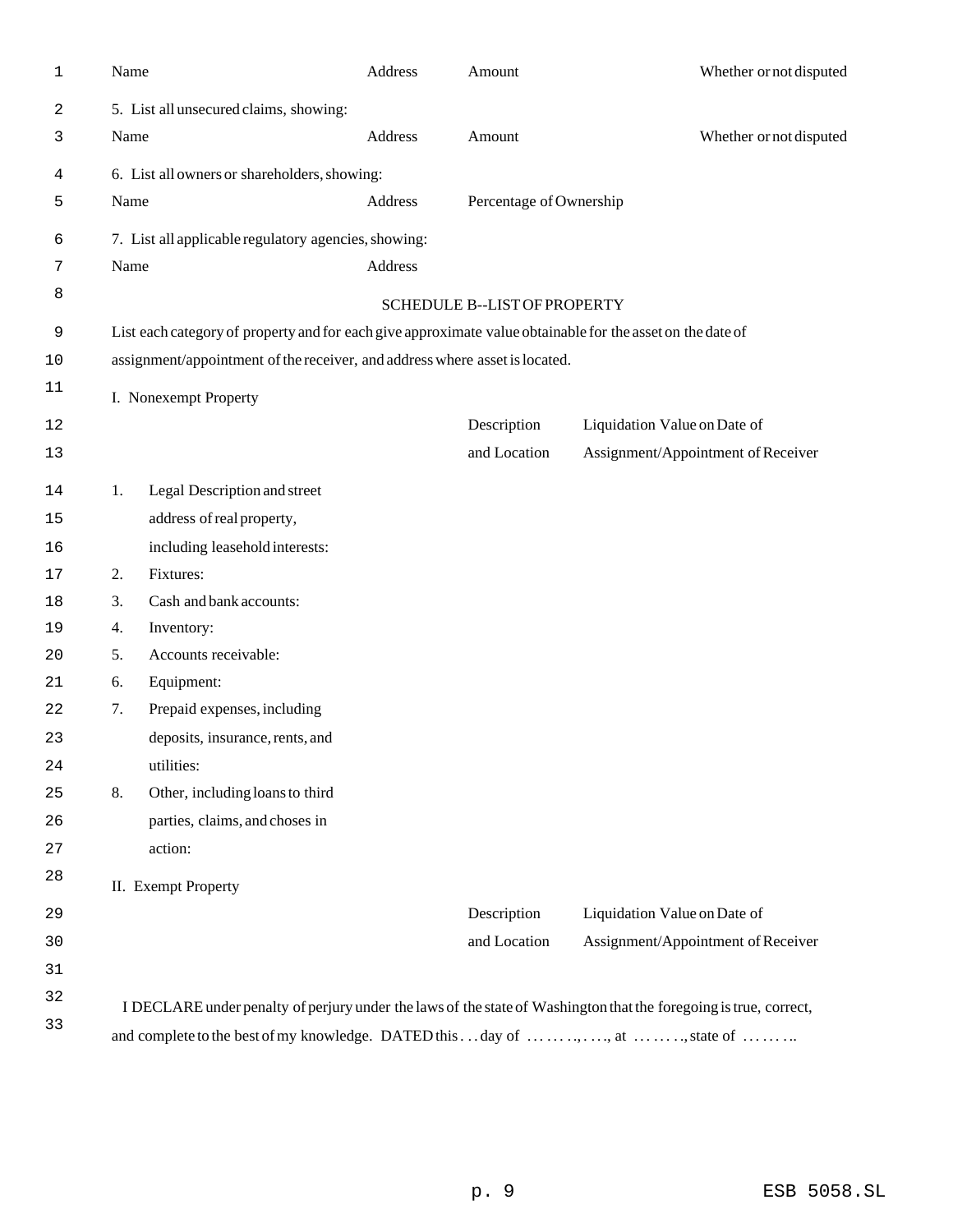# . . . . . . . . . . . . . . . . [SIGNATURE]

 (4) When schedules are filed by a person making a general assignment of property for the benefit of creditors under chapter 7.08 RCW, the schedules shall be duly verified upon oath by such person.

 (5) The receiver shall obtain an appraisal or other independent valuation of the property in the receiver's possession if ordered by the court.

 (6) The receiver shall file a complete inventory of the property in the receiver's possession if ordered by the court.

 **Sec. 4.** RCW 7.60.110 and 2004 c 165 s 13 are each amended to read as follows:

 (1) Except as otherwise ordered by the court, the entry of an order appointing a general receiver or a custodial receiver with respect to all of a person's property shall operate as a stay, applicable to all persons, of:

 (a) The commencement or continuation, including the issuance or employment of process, of a judicial, administrative, or other action or proceeding against the person over whose property the receiver is appointed that was or could have been commenced before the entry of the order of appointment, or to recover a claim against the person that arose before the entry of the order of appointment;

 (b) The enforcement, against the person over whose property the receiver is appointed or any estate property, of a judgment obtained 25 before the order of appointment;

 (c) Any act to obtain possession of estate property from the receiver, or to interfere with, or exercise control over, estate property;

 (d) Any act to create, perfect, or enforce any lien or claim against estate property except by exercise of a right of setoff, to the extent that the lien secures a claim against the person that arose before the entry of the order of appointment; or

 (e) Any act to collect, assess, or recover a claim against the person that arose before the entry of the order of appointment.

 (2) The stay shall automatically expire as to the acts specified in subsection (1)(a), (b), and (e) of this section sixty days after the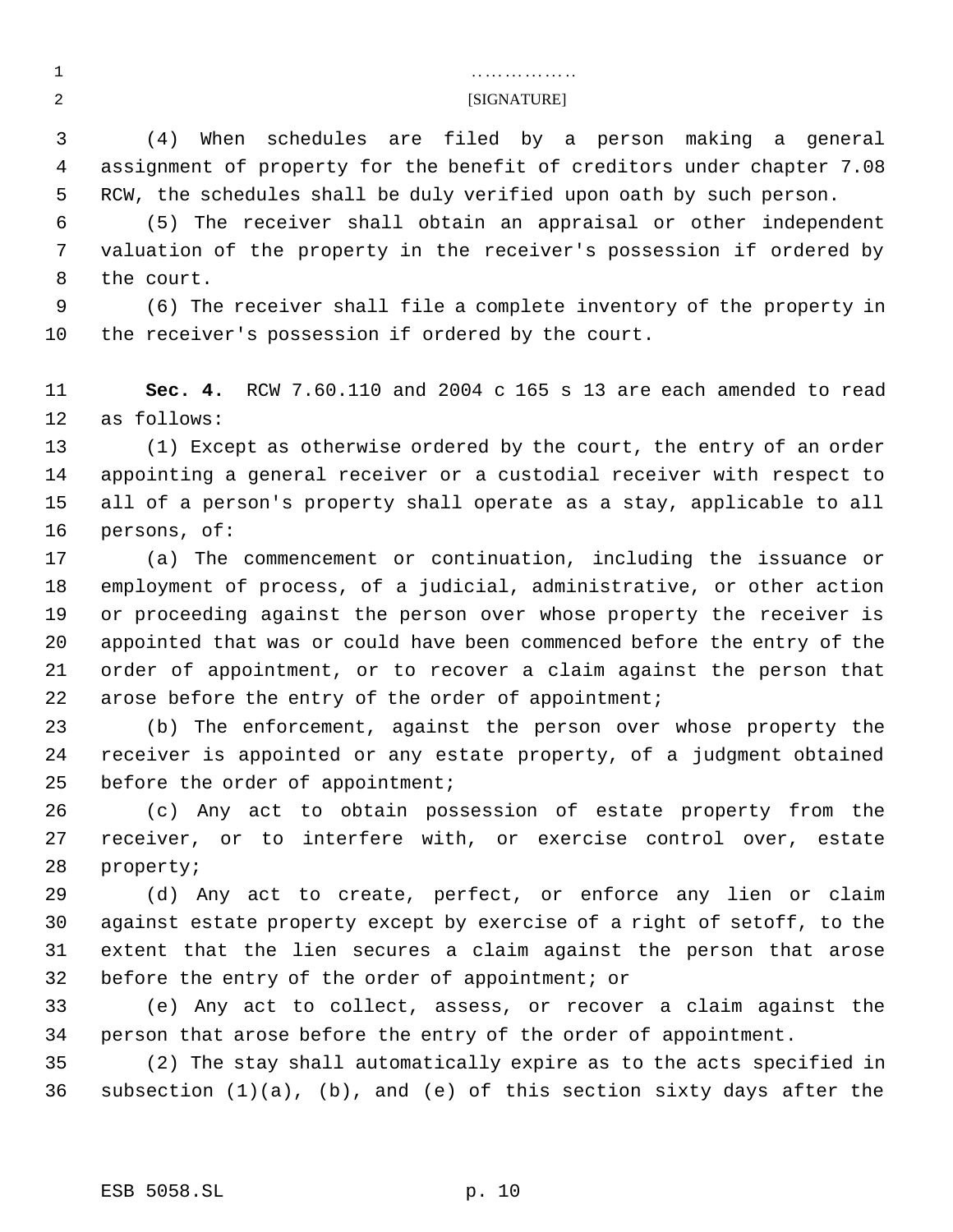entry of the order of appointment unless before the expiration of the sixty-day period the receiver, for good cause shown, obtains an order of the court extending the stay, after notice and a hearing. A person whose action or proceeding is stayed by motion to the court may seek relief from the stay for good cause shown. Any judgment obtained against the person over whose property the receiver is appointed or estate property following the entry of the order of appointment is not a lien against estate property unless the receivership is terminated prior to a conveyance of the property against which the judgment would otherwise constitute a lien.

 (3) The entry of an order appointing a receiver does not operate as a stay of:

 (a) The continuation of a judicial action or nonjudicial proceeding of the type described in RCW 7.60.025(1) (b), (ee), or (ff), if the 15 action or proceeding was initiated by the party seeking the receiver's 16 appointment;

 (b) The commencement or continuation of a criminal proceeding 18 against the person over whose property the receiver is appointed;

 $((+b))$   $(c)$  The commencement or continuation of an action or proceeding to establish paternity, or to establish or modify an order for alimony, maintenance, or support, or to collect alimony, maintenance, or support under any order of a court;

23 ( $(\langle e \rangle)$ ) (d) Any act to perfect, or to maintain or continue the perfection of, an interest in estate property if the interest perfected would be effective against a creditor of the person over whose property the receiver is appointed holding at the time of the entry of the order of appointment either a perfected nonpurchase money security interest under chapter 62A.9A RCW against the property involved, or a lien by attachment, levy, or the like, whether or not such a creditor exists. If perfection of an interest would require seizure of the property involved or the commencement of an action, the perfection shall instead be accomplished by filing, and by serving upon the receiver, or receiver's counsel, if any, notice of the interest within the time fixed by law for seizure or commencement;

35  $((\overline{d}))$  (e) The commencement or continuation of an action or proceeding by a governmental unit to enforce its police or regulatory power;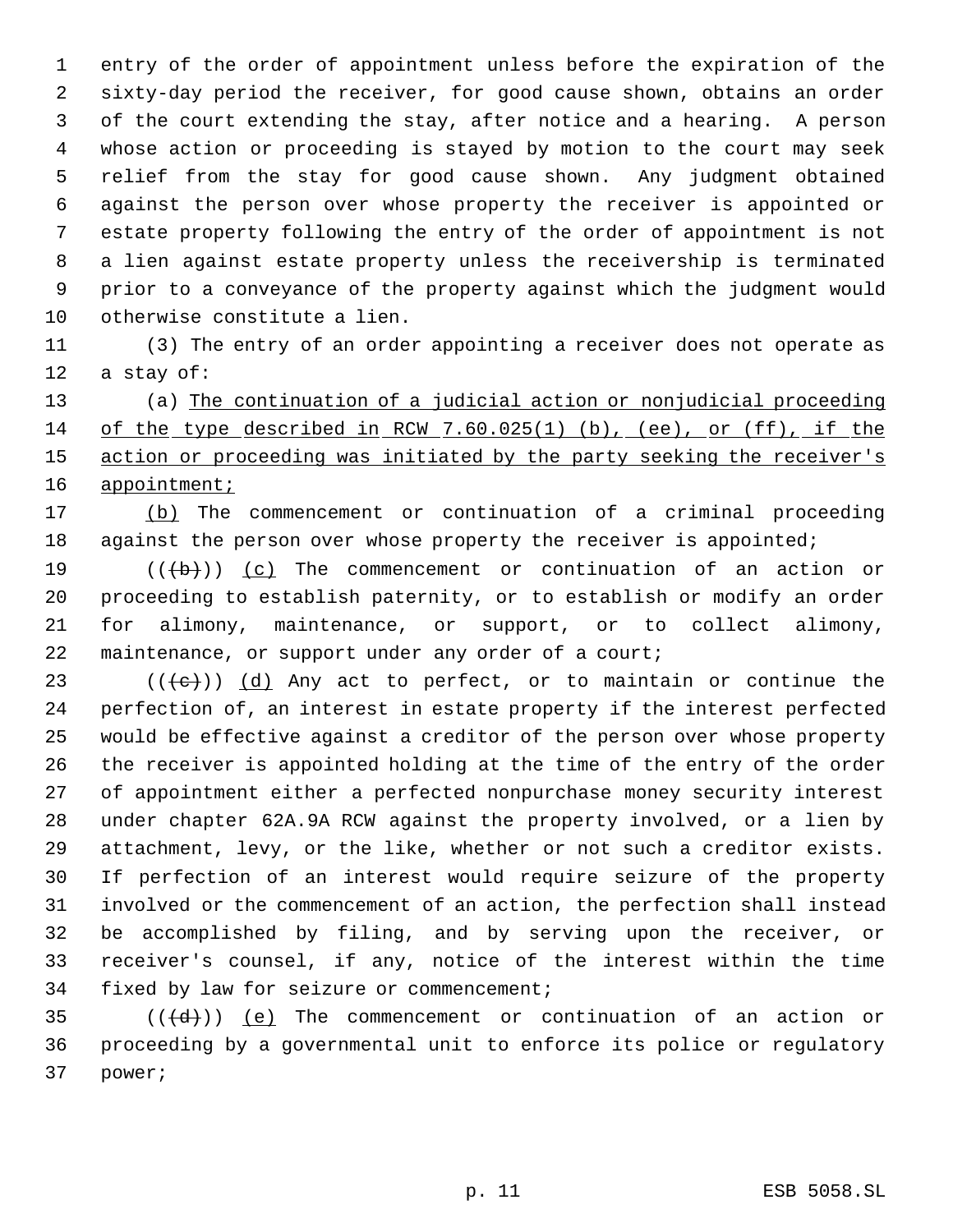$((\left\lbrace e \right\rbrace))$  (f) The enforcement of a judgment, other than a money judgment, obtained in an action or proceeding by a governmental unit to enforce its police or regulatory power, or with respect to any 4 licensure of the person over whose property the receiver is appointed;

 $((\text{f}))(q)$  The exercise of a right of setoff, including but not limited to (i) any right of a commodity broker, forward contract merchant, stockbroker, financial institution, or securities clearing agency to set off a claim for a margin payment or settlement payment arising out of a commodity contract, forward contract, or securities contract against cash, securities, or other property held or due from the commodity broker, forward contract merchant, stockbroker, financial institution, or securities clearing agency to margin, guarantee, secure, or settle the commodity contract, forward contract, or securities contract, and (ii) any right of a swap participant to set off a claim for a payment due to the swap participant under or in connection with a swap agreement against any payment due from the swap participant under or in connection with the swap agreement or against cash, securities, or other property of the debtor held by or due from the swap participant to guarantee, secure, or settle the swap agreement; or

21 ( $(\overline{q})$ ) (h) The establishment by a governmental unit of any tax liability and any appeal thereof.

 **Sec. 5.** RCW 7.60.130 and 2004 c 165 s 15 are each amended to read as follows:

 (1) A general receiver may assume or reject any executory contract or unexpired lease of the person over whose property the receiver is appointed upon order of the court following notice to the other party to the contract or lease upon notice and a hearing. The court may condition assumption or rejection of any executory contract or unexpired lease on the terms and conditions the court believes are just and proper under the particular circumstances of the case. A general receiver's performance of an executory contract or unexpired lease prior to the court's authorization of its assumption or rejection shall not constitute an assumption of the contract or lease, or an agreement by the receiver to assume it, nor otherwise preclude the receiver thereafter from seeking the court's authority to reject it.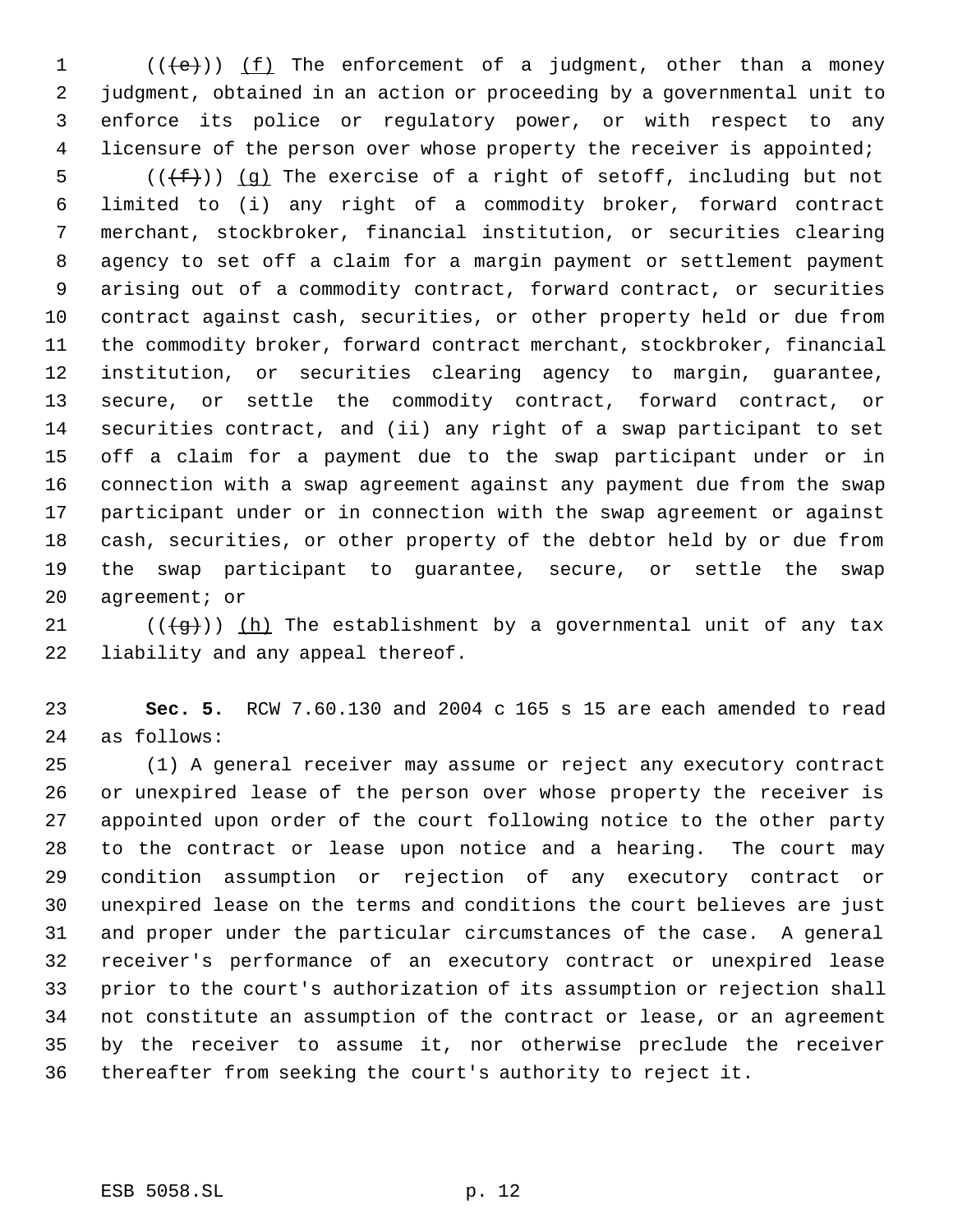(2) Any obligation or liability incurred by a general receiver on account of the receiver's assumption of an executory contract or unexpired lease shall be treated as an expense of the receivership. A general receiver's rejection of an executory contract or unexpired lease shall be treated as a breach of the contract or lease occurring immediately prior to the receiver's appointment; and the receiver's right to possess or use property pursuant to any executory contract or lease shall terminate upon rejection of the contract or lease. The other party to an executory contract or unexpired lease that is rejected by a general receiver may take such steps as may be necessary under applicable law to terminate or cancel the contract or lease. The claim of a party to an executory contract or unexpired lease resulting from a general receiver's rejection of it shall be served upon the receiver in the manner provided for by RCW 7.60.210 within thirty days following the rejection.

 (3) A general receiver's power under this section to assume an executory contract or unexpired lease shall not be affected by any provision in the contract or lease that would effect or permit a forfeiture, modification, or termination of it on account of either the receiver's appointment, the financial condition of the person over whose property the receiver is appointed, or an assignment for the benefit of creditors by that person.

 (4) A general receiver may not assume an executory contract or unexpired lease of the person over whose property the receiver is appointed without the consent of the other party to the contract or lease if:

 (a) Applicable law would excuse a party, other than the person over whose property the receiver is appointed, from accepting performance from or rendering performance to anyone other than the person even in the absence of any provisions in the contract or lease expressly restricting or prohibiting an assignment of the person's rights or the performance of the person's duties;

 (b) The contract or lease is a contract to make a loan or extend credit or financial accommodations to or for the benefit of the person over whose property the receiver is appointed, or to issue a security of the person; or

 (c) The executory contract or lease expires by its own terms, or under applicable law prior to the receiver's assumption thereof.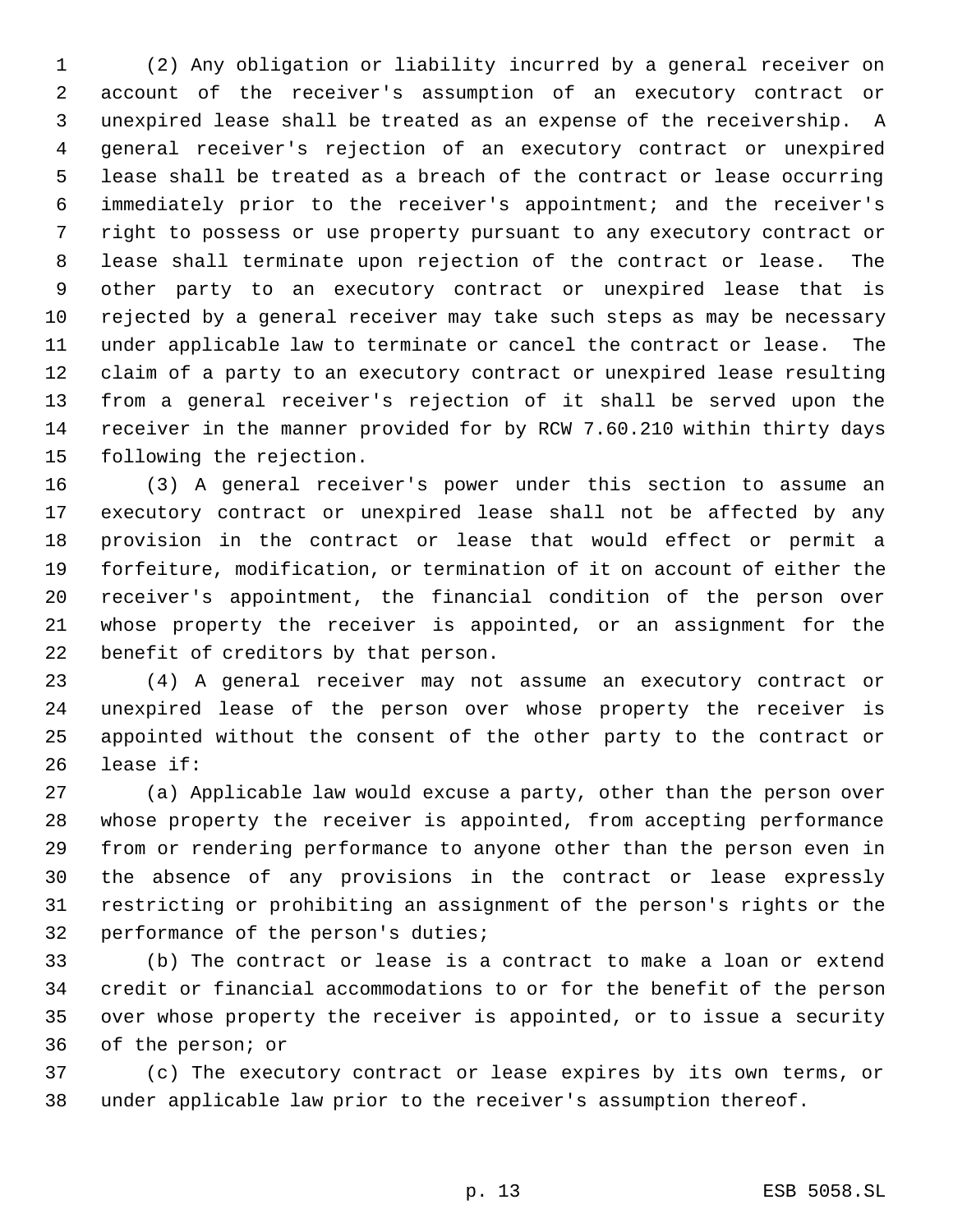(5) A receiver may not assign an executory contract or unexpired lease without assuming it, absent the consent of the other parties to the contract or lease.

 (6) If the receiver rejects an executory contract or unexpired lease for:

 (a) The sale of real property under which the person over whose property the receiver is appointed is the seller and the purchaser is 8 in possession of the real property;

 (b) The sale of a real property timeshare interest under which the person over whose property the receiver is appointed is the seller;

 (c) The license of intellectual property rights under which the 12 person over whose property the receiver is appointed is the licensor; or

 (d) The lease of real property in which the person over whose property the receiver is appointed is the lessor;

 then the purchaser, licensee, or lessee may treat the rejection as a termination of the contract, license agreement, or lease, or alternatively, the purchaser, licensee, or lessee may remain in possession in which case the purchaser, licensee, or lessee shall continue to perform all obligations arising thereunder as and when they may fall due, but may offset against any payments any damages occurring on account of the rejection after it occurs. The purchaser of real property in such a case is entitled to receive from the receiver any deed or any other instrument of conveyance which the person over whose property the receiver is appointed is obligated to deliver under the executory contract when the purchaser becomes entitled to receive it, and the deed or instrument has the same force and effect as if given by the person. A purchaser, licensee, or lessee who elects to remain in possession under the terms of this subsection has no rights against the receiver on account of any damages arising from the receiver's rejection except as expressly provided for by this subsection. A purchaser of real property who elects to treat rejection of an executory contract as a termination has a lien against the interest in that real property of the person over whose property the receiver is appointed for the recovery of any portion of the purchase price that the purchaser has paid.

(7) Any contract with the state shall be deemed rejected if not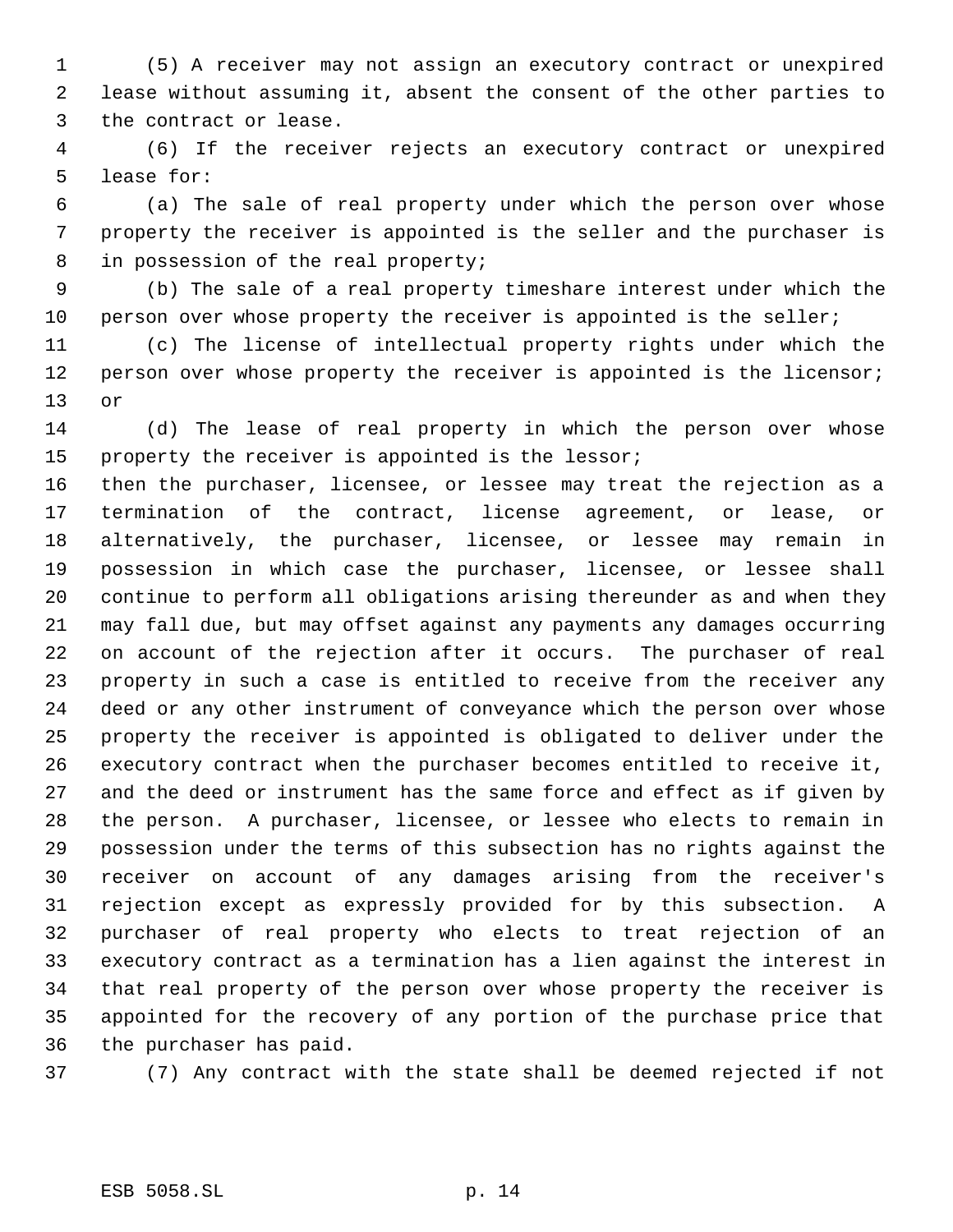assumed within sixty days of appointment of a general receiver unless 2 the receiver and state agency agree to its assumption or as otherwise ordered by the court for good cause shown.

 (8) Nothing in this chapter affects the enforceability of antiassignment prohibitions provided under contract or applicable law.

 **Sec. 6.** RCW 7.60.190 and 2004 c 165 s 21 are each amended to read as follows:

 (1) Creditors and parties in interest to whom written notice of the pendency of the receivership is given in accordance with RCW 7.60.210, and creditors or other persons submitting written claims in the receivership or otherwise appearing and participating in the receivership, are bound by the acts of the receiver with regard to management and disposition of estate property whether or not they are formally joined as parties.

 (2) Any person having a claim against or interest in any estate property or in the receivership proceedings may appear in the receivership, either in person or by an attorney. Appearance must be made by filing a written notice of appearance, including the name and mailing address of the party in interest, and the name and address of the person's attorney, if any, with the clerk, and by serving a copy of the notice upon the receiver and the receiver's attorney of record, if any. The receiver shall maintain a master mailing list of all persons joined as parties in the receivership and of all persons serving and filing notices of appearance in the receivership in accordance with this section. A creditor or other party in interest has a right to be heard with respect to all matters affecting the person, whether or not the person is joined as a party to the action.

 (3) Any request for relief against a state agency shall be mailed to or otherwise served on the agency and on the office of the attorney general.

 (4) Orders of the court with respect to the treatment of claims and disposition of estate property, including but not limited to orders providing for sales of property free and clear of liens, are effective as to any person having a claim against or interest in the receivership estate and who has actual knowledge of the receivership, whether or not the person receives written notice from the receiver and whether or not the person appears or participates in the receivership.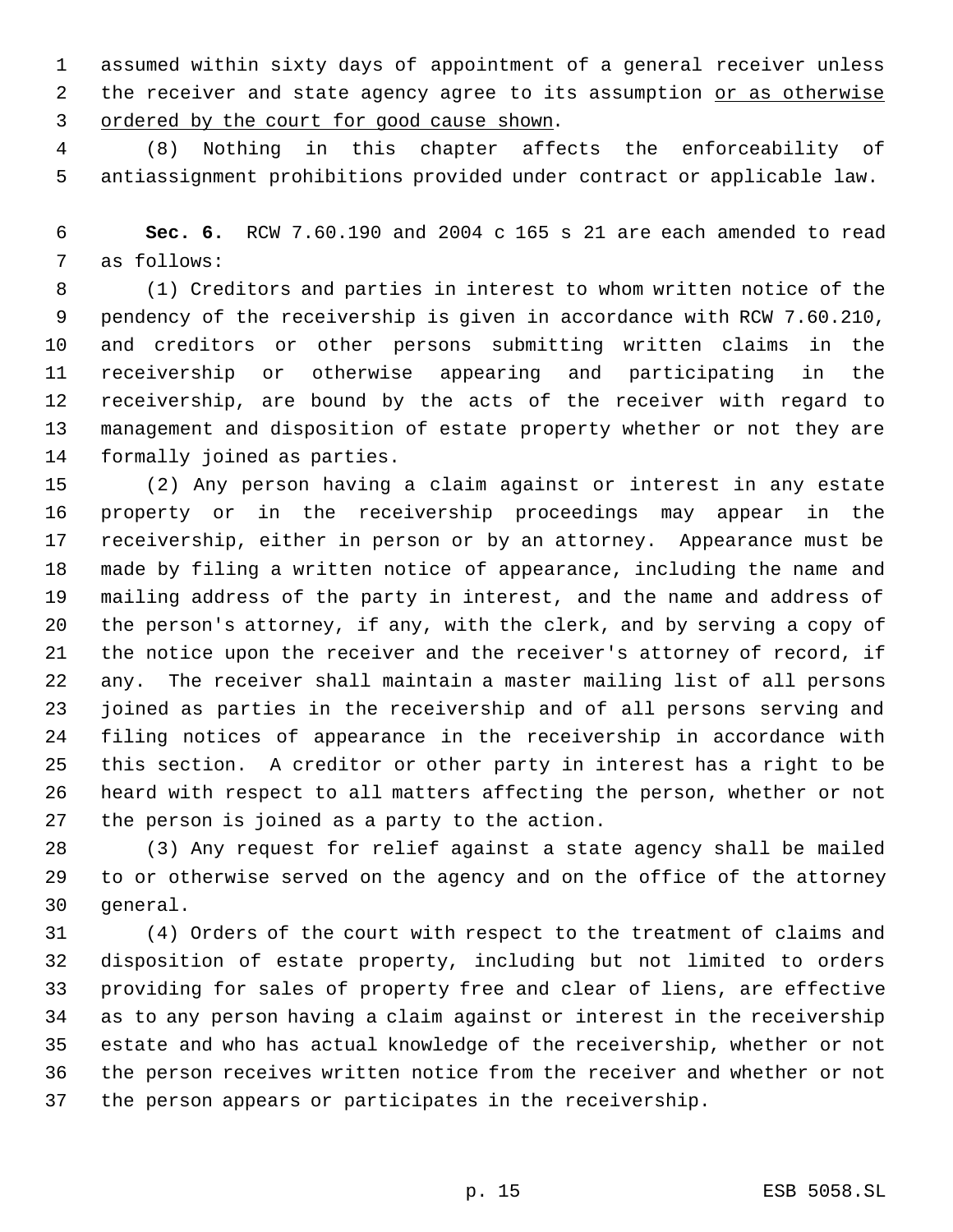(5) The receiver shall give not less than ten days' written notice by mail of any examination by the receiver of the person with respect to whose property the receiver has been appointed and to persons who serve and file an appearance in the proceeding.

 (6) Persons on the master mailing list are entitled to not less than thirty days' written notice of the hearing of any motion or other proceeding involving any proposed:

8 (a) Allowance or disallowance of any claim or claims;

 (b) Abandonment, disposition, or distribution of estate property, 10 other than an emergency disposition of ((perishable)) property subject 11 to eroding value or a disposition of property in the ordinary course of business;

 (c) Compromise or settlement of a controversy that might affect the distribution to creditors from the estate;

 (d) Compensation of the receiver or any professional employed by the receiver; or

 (e) Application for termination of the receivership or discharge of the receiver. Notice of the application shall also be sent to state taxing and applicable regulatory agencies.

 Any opposition to any motion to authorize any of the actions under (a) through (e) of this subsection must be filed and served upon the receiver and the receiver's attorney, if any, at least three days before the date of the proposed action. Persons on the master mailing list shall be served with all pleadings or in opposition to any motion. The court may require notice to be given to persons on the master 26 mailing list of additional matters the court deems appropriate( $\left(\frac{1}{f}\right)$ 27 may enlarge or reduce any time period provided for by this section for 28 good-cause-shown)). The receiver shall make a copy of the current master mailing list available to any person on that list upon the person's request.

 (7) All persons duly notified by the receiver of any hearing to approve or authorize an action or a proposed action by the receiver is bound by any order of the court with respect to the action, whether or not the persons have appeared or objected to the action or proposed action or have been joined formally as parties to the particular action.

 (8) Whenever notice is not specifically required to be given under this chapter, the court may consider motions and grant or deny relief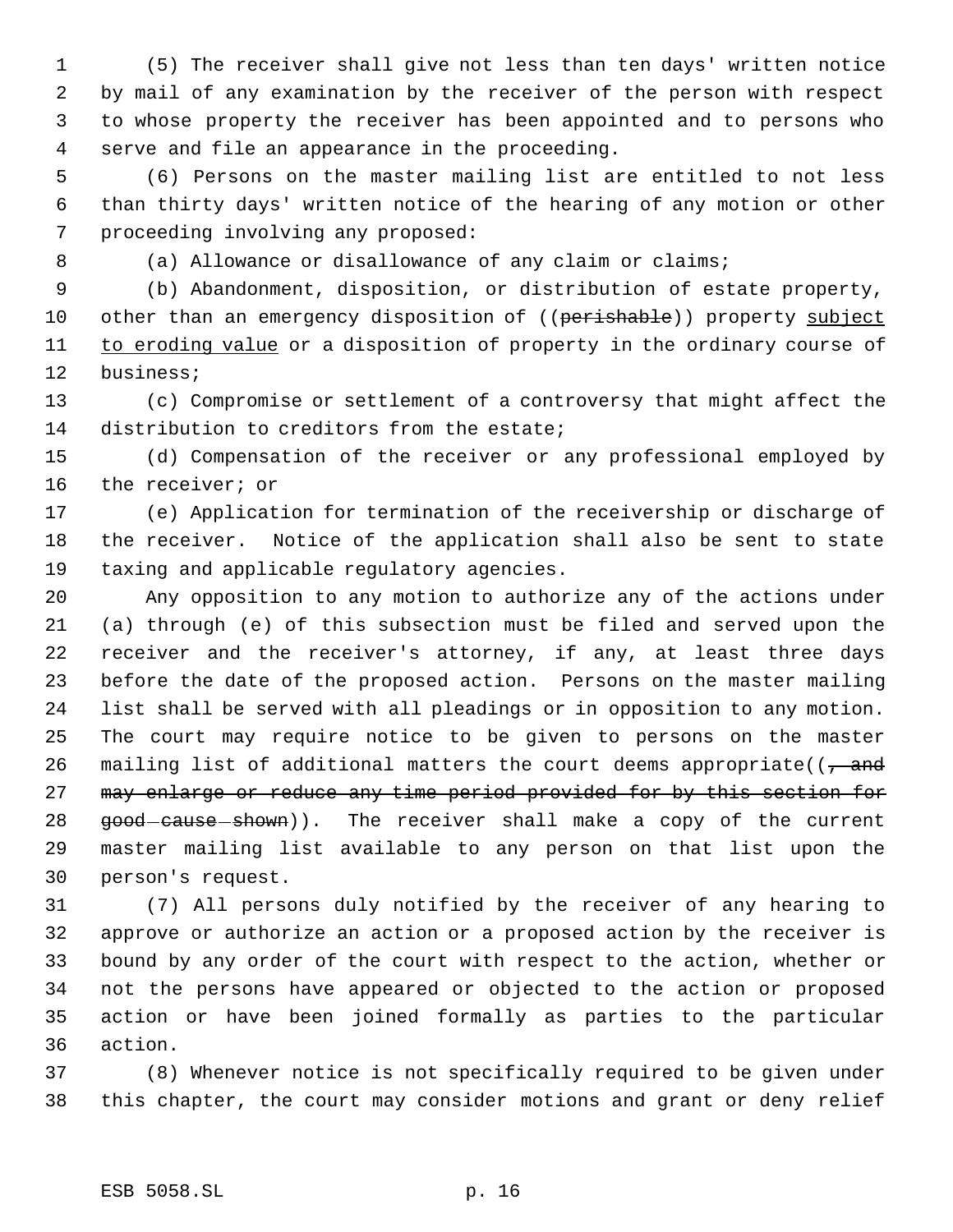without notice or hearing, if it appears that no person joined as a party or who has appeared in the receivership would be prejudiced or harmed by the relief requested.

 **Sec. 7.** RCW 7.60.200 and 2004 c 165 s 22 are each amended to read as follows:

 (1) A general receiver shall give notice of the receivership by publication in a newspaper of general circulation published in the county or counties in which estate property is known to be located once a week for three consecutive weeks, the first notice to be published 10 within ((twenty)) thirty days after the date of appointment of the receiver; and by mailing notice to all known creditors and other known 12 parties in interest within ((twenty)) thirty days after the date of appointment of the receiver. The notice of the receivership shall include the date of appointment of the receiver; the name of the court 15 and the case number; the last day on which claims may be filed with the 16 court and mailed to or served upon the receiver; and the name and address of the debtor, the receiver, and the receiver's attorney, if any. For purposes of this section, all intangible property of a person is deemed to be located in the county in which an individual owner thereof resides, or in which any entity owning the property maintains its principal administrative offices.

 (2) The notice of the receivership shall be in substantially the following form:

| 25 |             | IN THE SUPERIOR COURT, IN AND FOR           |                        |
|----|-------------|---------------------------------------------|------------------------|
| 26 |             | COUNTY, WASHINGTON                          |                        |
| 27 | [Case Name] |                                             | Case No.               |
| 28 |             |                                             |                        |
| 29 |             |                                             | NOTICE OF RECEIVERSHIP |
| 30 |             |                                             |                        |
| 31 |             |                                             |                        |
| 32 |             |                                             |                        |
| 33 |             | TO CREDITORS AND OTHER PARTIES IN INTEREST: |                        |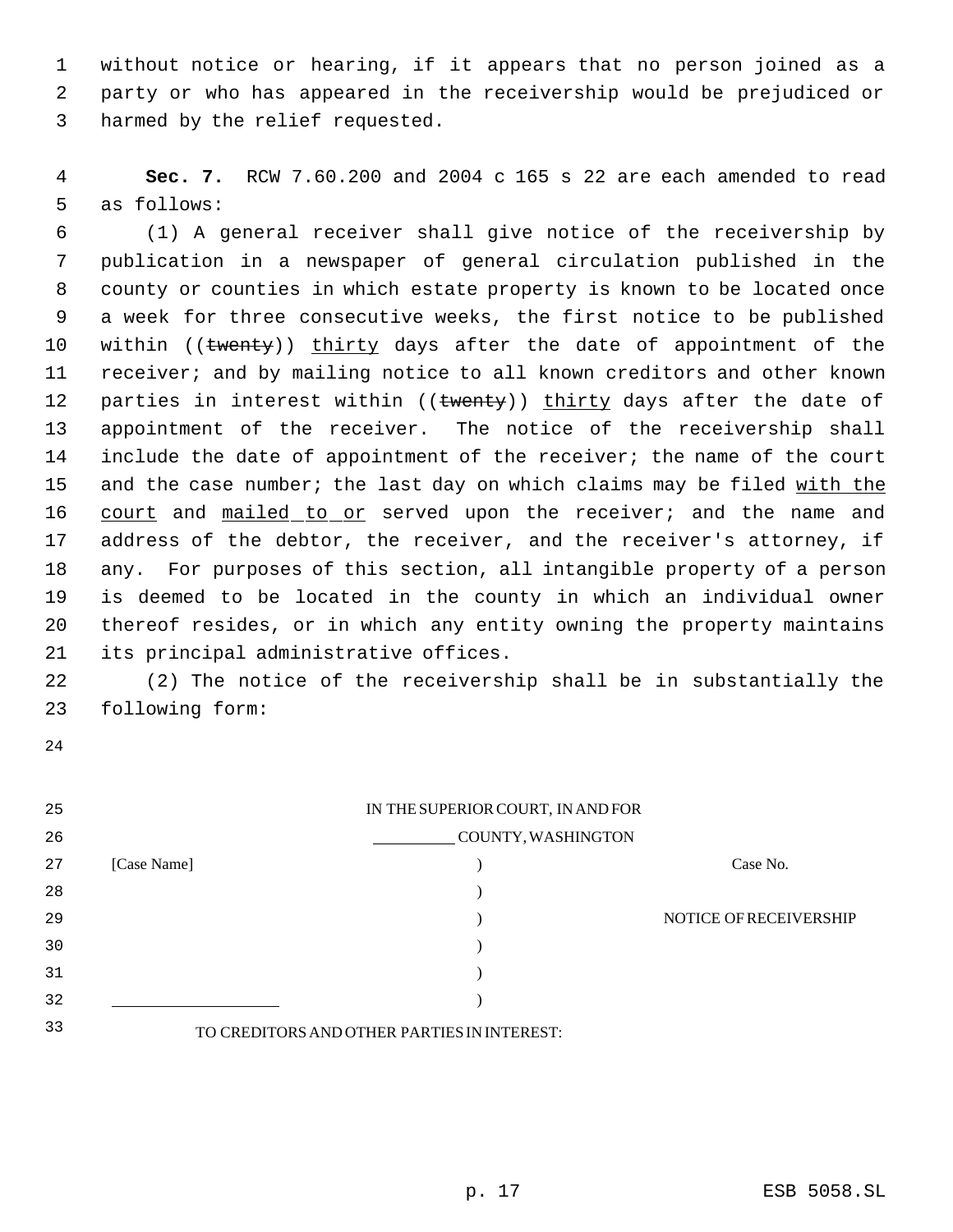|   | PLEASE TAKE NOTICE that a receiver was appointed for<br>, whose last known address                                                   |
|---|--------------------------------------------------------------------------------------------------------------------------------------|
|   | $\overline{18}$ , on , .                                                                                                             |
|   | YOU ARE HEREBY FURTHER NOTIFIED that in order to receive any dividend in this proceeding you                                         |
|   | must file proof of claim with the court within 30 days after the date of this notice. If you are a state agency,                     |
|   | you must file proof of claim with the receiver $((\theta n \theta)^2 - 12\theta)$ within 180 days $((\theta n \theta)^2 - 12\theta)$ |
| 6 | after the date of ((appointment of the receiver)) this notice. A copy of your claim must also be either mailed                       |
|   | to or served upon the receiver.                                                                                                      |
| 8 |                                                                                                                                      |

RECEIVER

| 10 | Attorney for receiver (if any): |
|----|---------------------------------|
| 11 | Address:                        |

 **Sec. 8.** RCW 7.60.230 and 2004 c 165 s 25 are each amended to read as follows:

 (1) Allowed claims in a general receivership shall receive distribution under this chapter in the order of priority under (a) through (h) of this subsection and, with the exception of (a) and (c) of this subsection, on a pro rata basis.

 (a) Creditors with liens on property of the estate, which liens are duly perfected under applicable law, shall receive the proceeds from the disposition of their collateral. However, the receiver may recover from property securing an allowed secured claim the reasonable, necessary expenses of preserving, protecting, or disposing of the property to the extent of any benefit to the creditors. If and to the extent that the proceeds are less than the amount of a creditor's allowed claim or a creditor's lien is avoided on any basis, the creditor is an unsecured claim under (h) of this subsection. Secured claims shall be paid from the proceeds in accordance with their respective priorities under otherwise applicable law.

 (b) Actual, necessary costs and expenses incurred during the administration of the estate, other than those expenses allowable under (a) of this subsection, including allowed fees and reimbursement of reasonable charges and expenses of the receiver and professional persons employed by the receiver under RCW 7.60.180. Notwithstanding (a) of this subsection, expenses incurred during the administration of the estate have priority over the secured claim of any creditor obtaining or consenting to the appointment of the receiver.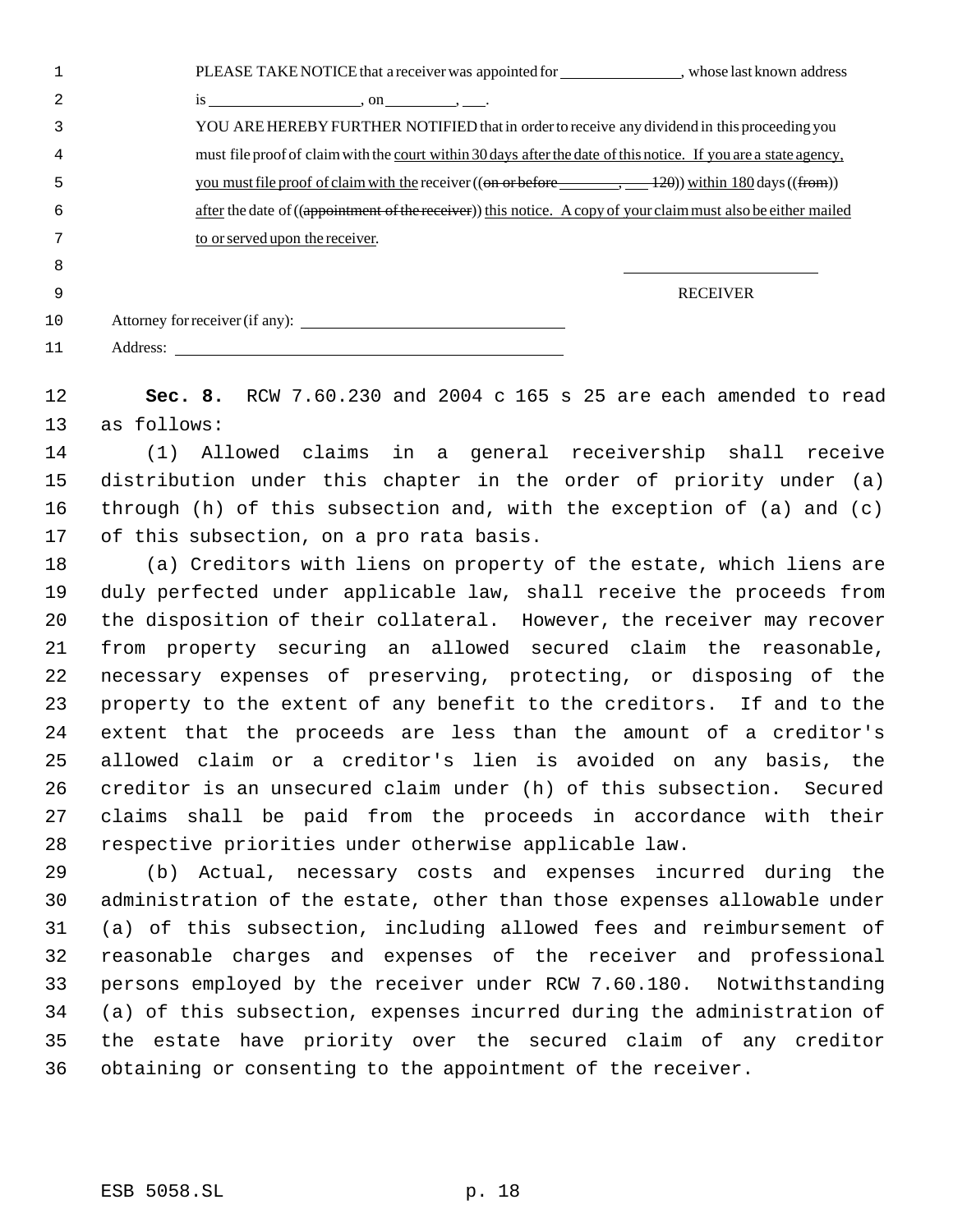(c) Creditors with liens on property of the estate, which liens have not been duly perfected under applicable law, shall receive the proceeds from the disposition of their collateral if and to the extent that unsecured claims are made subject to those liens under applicable law.

 (d) Claims for wages, salaries, or commissions, including vacation, severance, and sick leave pay, or contributions to an employee benefit 8 plan, earned by the claimant within ((ninety)) one hundred eighty days of the date of appointment of the receiver or the cessation of the estate's business, whichever occurs first, but only to the extent of  $((two))$  ten thousand nine hundred fifty dollars.

12 (e) Allowed unsecured claims, to the extent of ((nine hundred)) two 13 thousand four hundred twenty-five dollars for each individual, arising from the deposit with the person over whose property the receiver is appointed before the date of appointment of the receiver of money in connection with the purchase, lease, or rental of property or the purchase of services for personal, family, or household use by individuals that were not delivered or provided.

 (f) Claims for a support debt as defined in RCW 74.20A.020(10), but not to the extent that the debt (i) is assigned to another entity, voluntarily, by operation of law, or otherwise; or (ii) includes a liability designated as a support obligation unless that liability is actually in the nature of a support obligation.

 (g) Unsecured claims of governmental units for taxes which accrued prior to the date of appointment of the receiver.

(h) Other unsecured claims.

 (2) If all of the classes under subsection (1) of this section have been paid in full, any residue shall be paid to the person over whose property the receiver is appointed.

 **Sec. 9.** RCW 7.60.260 and 2004 c 165 s 28 are each amended to read as follows:

 (1) The receiver, with the court's approval after notice and a hearing, may use, sell, or lease estate property other than in the ordinary course of business. Except in the case of a leasehold estate with a remaining term of less than two years or a vendor's interest in a real estate contract, estate property consisting of real property may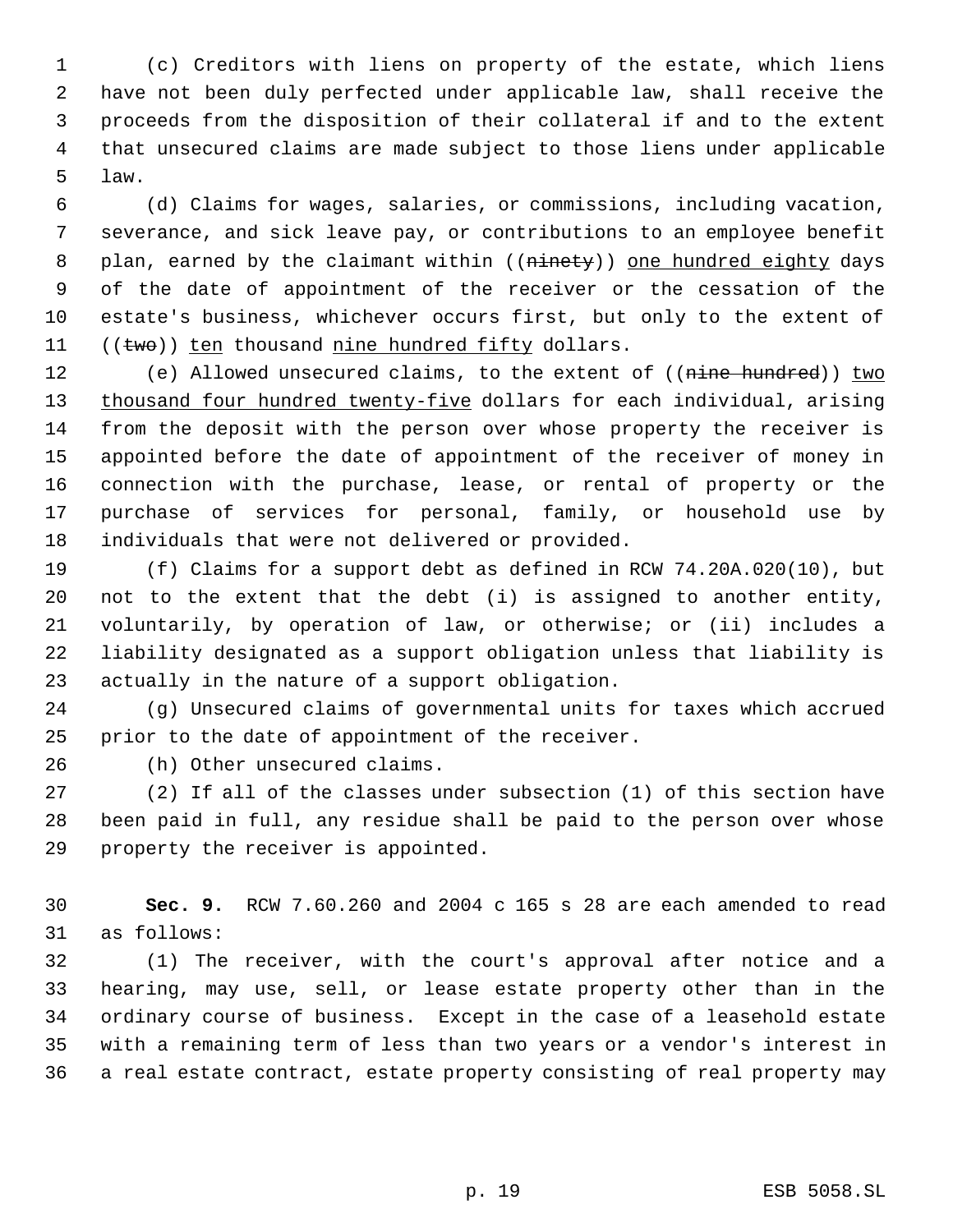not be sold by a custodial receiver other than in the ordinary course of business.

 (2) The court may order that a general receiver's sale of estate 4 property either (a) under subsection (1) of this section, or (b) 5 consisting of real property which the debtor intended to sell in its ordinary course of business be effected free and clear of liens and of all rights of redemption, whether or not the sale will generate proceeds sufficient to fully satisfy all claims secured by the property, unless either:

 $((+a))$  ( $(i)$  The property is real property used principally in the production of crops, livestock, or aquaculture, or the property is a homestead under RCW 6.13.010(1), and the owner of the property has not consented to the sale following the appointment of the receiver; or

 $((\{b\})$  (ii) The owner of the property or a creditor with an interest in the property serves and files a timely opposition to the receiver's sale, and the court determines that the amount likely to be realized by the objecting person from the receiver's sale is less than the person would realize within a reasonable time in the absence of the receiver's sale.

 Upon any sale free and clear of liens authorized by this section, all security interests and other liens encumbering the property conveyed transfer and attach to the proceeds of the sale, net of reasonable expenses incurred in the disposition of the property, in the same order, priority, and validity as the liens had with respect to the property immediately before the conveyance. The court may authorize the receiver at the time of sale to satisfy, in whole or in part, any allowed claim secured by the property out of the proceeds of its sale if the interest of any other creditor having a lien against the proceeds of the sale would not thereby be impaired.

 (3) At a public sale of property under subsection (1) of this section, a creditor with an allowed claim secured by a lien against the property to be sold may bid at the sale of the property. A secured creditor who purchases the property from a receiver may offset against the purchase price its allowed secured claim against the property, provided that the secured creditor tenders cash sufficient to satisfy in full all secured claims payable out of the proceeds of sale having priority over the secured creditor's secured claim. If the lien or the claim it secures is the subject of a bona fide dispute, the court may